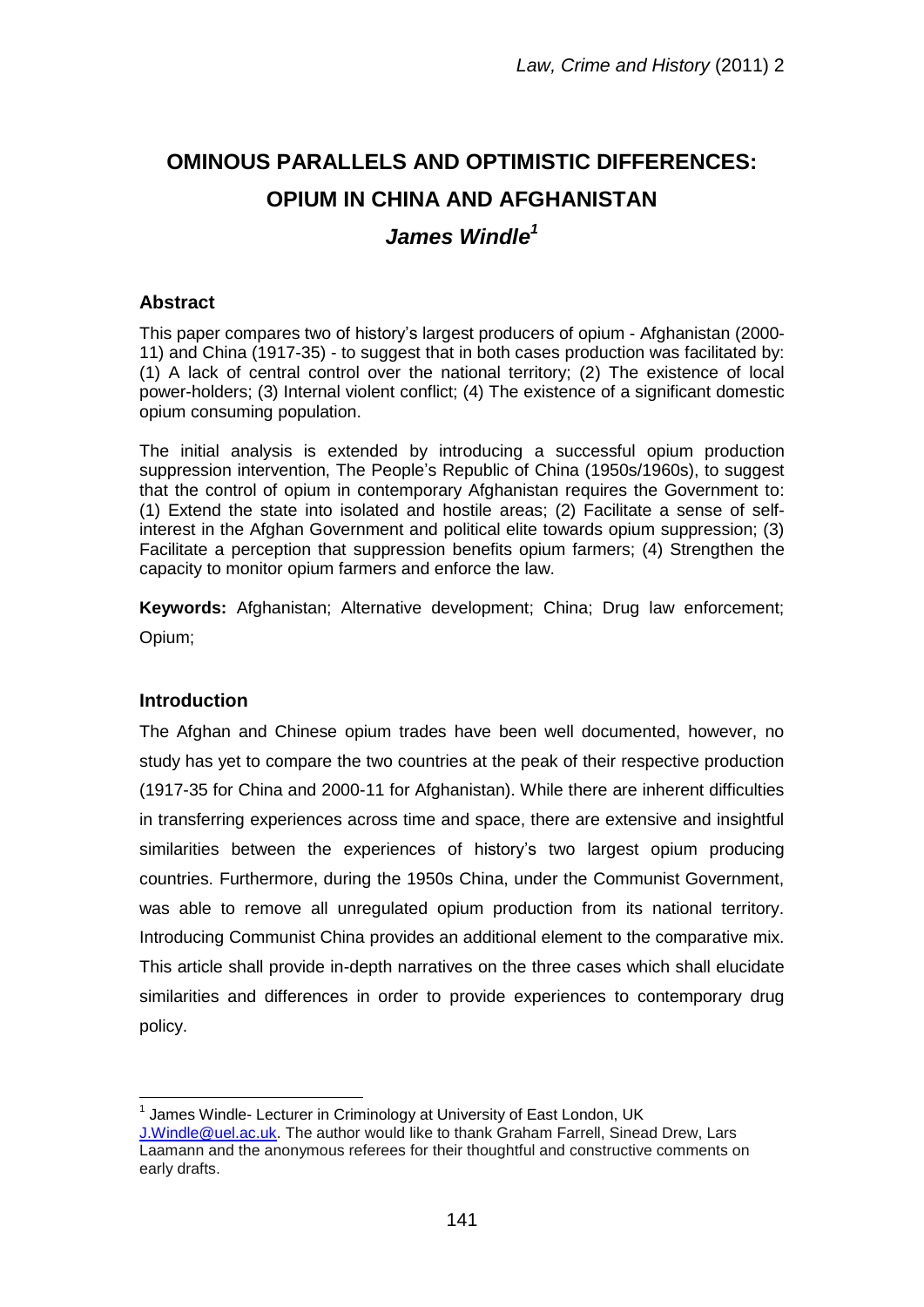The findings demonstrate how large-scale production in China and Afghanistan was driven by: (1) A lack of central control over the national territory; (2) The existence of local power-holders (i.e. warlords and government military commanders); (3) Internal violent conflict; (4) The existence of a significant domestic opium consuming population.

Whereas, the experience of Communist China suggests that a successful intervention requires: (1) A government which perceives suppression as in its best interest; (2) A government with authority throughout opium producing areas; (3) The provision of incentives for which farmers perceive some benefit to the cessation of production; (4) A state with the capability to monitor opium farmers and administer law enforcement. This article does not suggest the administration of a highly repressive intervention modelled upon the Chinese Communist Parties (henceforth CCP) approach, but rather the development of the structural means of suppressing production prior to administering any systematic law enforcement centred intervention. This paper shall provide detailed narratives of the three cases before presenting the findings of a cross-case comparison. The final section provides some preliminary suggestions for how the lessons learned could be transferred to contemporary Afghanistan.

### **1 China: Background and Context**

 $\overline{a}$ 

During the early-1960s China removed a long standing prohibition on opium production in Yunnan Province to fund the suppression of the Panthay Uprising. Several other provinces followed this example and *de facto* legalisation preceded the official repeal of prohibition in the mid-1880s. China gradually overtook India as the world"s largest source of opium and by 1905 Szechwan and South-West Hupei Provinces alone produced almost eight times that of India. $<sup>2</sup>$  Low prices and profuse</sup> availability increased consumption to exceptionally high levels. In 1890, an estimated 10 percent of the Chinese population smoked opium; this may have been as high as 60 to 80 percent in some areas, $3$  while as low as five percent in others.<sup>4</sup> By 1906 official accounts suggest that between 30 to 40 percent of the population had

 $2$  James Windle, 'Insights for Contemporary Drug Policy: A Historical Account of Opium Control in India and Pakistan," *Asian Journal of Criminology*. DOI:10.1007/s11417-011-9104-0  $(2011).$ <sup>3</sup> lopath

Jonathan Spence, "Opium Smoking in Ching China," in Frederic Wakeman, and Carolyn Grant (eds.) *Conflict and Control in Late Imperial China* (University of California Press, 1975). <sup>4</sup> Richard K. Newman, "Opium Smoking in Late Imperial China: A Reconsideration," *Modern Asian Studies*, 29(4) (1995) 765-794.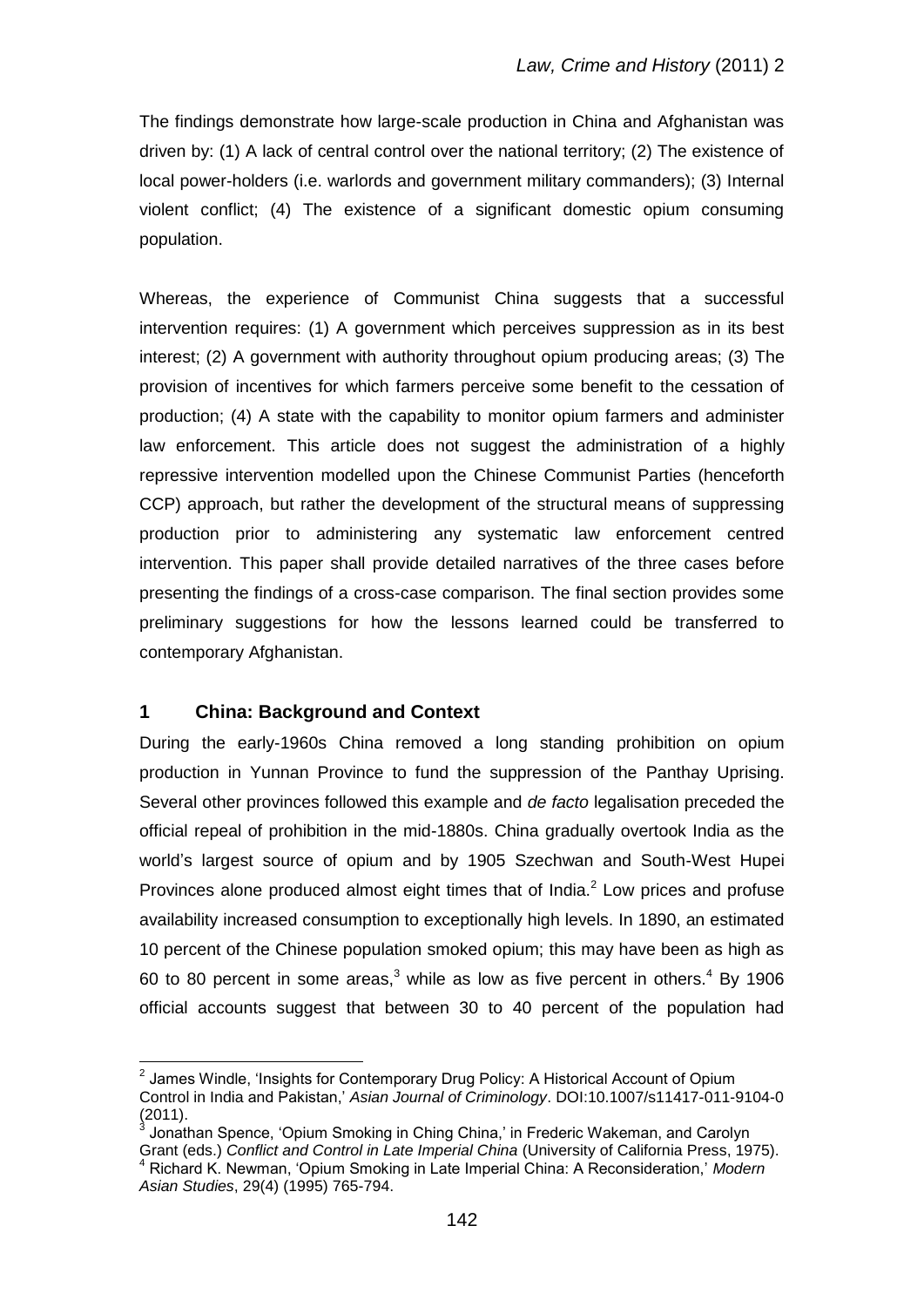smoked opium.<sup>5</sup> This said, the majority appear to have consumed small quantities and avoided heavy or habitual use.<sup>6</sup>

By the turn of the twentieth century, China began to perceive opium as a threat to the productivity and health of the nation<sup>7</sup> and in September 1906 issued an Imperial Decree declaring the gradual suppression of opium production, trade and consumption.<sup>8</sup> In 1911, however, the Imperial regime was removed and a Republic declared. While there was an initial resurgence during the revolutionary period, production remained below 1906 levels<sup>9</sup> and in 1912 the new President ordered all officials to renew suppression efforts.<sup>10</sup> Observers from the British Foreign Office reported how the regime initially surpassed 'the rigors of the Manchu rulers'.<sup>11</sup> Both Imperial and Republican interventions were centred upon a highly repressive incarnation of law enforcement which pushed many farmers deeper into poverty.<sup>12</sup> In 1917, a Chinese-British joint investigation declared all provinces of China "opium-

<sup>5</sup> *Memorandum Respecting the Prohibition of Opium Smoking in China*, (1907), The National Archives of the UK (henceforth TNA) FO881/9099. To place this in perspective, in 2010 the country with the world"s largest opium consuming population was Iran, where 2.26 percent of the population consumed an illicit opiate. Forty percent consumed opium, the majority of the remainder consumed heroin: United Nations Office of Drugs and Crime, *World Drug Report* 

*<sup>2011</sup>* (United Nations Publication, 2011). 6 Frank Dikötter, Lars Laamann and Zhou Xun, *Narcotic Culture: A History of Drugs in China* (Hurst and Company, 2004); Newman, "Opium Smoking in Late Imperial China: A Reconsideration".

<sup>&</sup>lt;sup>7</sup> Alan Baumler, 'Opium Control Versus Opium Suppression: The Origin of the 1935 Six-Year Plan to Eliminate Opium and Drugs," in Timothy Brook and Bob Wakabayashi (eds.) *Opium Regimes: China, Britain, and Japan, 1839-1952* (University of California Press, 2000); William O. Walker, *Opium and Foreign Policy: The Anglo-American Search for Order in Asia, 1912- 1954* (University of North Carolina Press, 1991). It should be noted that many authors reject the proposition that opium is damaging to the health of the majority of consumers. See Dikötter et al. *Narcotic Culture: A History of Drugs in China*; Newman, "Opium Smoking in Late Imperial China: A Reconsideration".

<sup>&</sup>lt;sup>8</sup> Memorandum Respecting the Prohibition of Opium Smoking in China.<br><sup>9</sup> J. Jordan, (1913), 'Sir J. Jordan to Sir Edward Grey. February 10<sup>th</sup> 1913'. TNA

FO881/10481. *Further Correspondence Respecting Opium*.

<sup>10</sup> Walker, *Opium and Foreign Policy: The Anglo-American Search for Order in Asia, 1912- 1954*.

<sup>11</sup> Graham Dixon, *The Truth about Opium*, p.2. (India Office, 1922). TNA FO228/3365. *Opium, 526 Volume IX*.

<sup>526</sup> Volume IX.<br><sup>12</sup> See W.P.W. Turner, (1914), 'Report on a journey of investigation into the cultivation of the opium poppy in South Fukien. Jointly with officials appointed by the Chinese Government" TNA FO228/2458. *Opium, April, May, June, 1914*; Foreign Office (henceforth FO), (1913), "H.B.M. Consulate, Tengyeh. April 10<sup>th</sup>, 1913'. TNA FO228/2454. Opium; FO, (1917), 'H.M. Consulate, Nanking. (1917). Poppy Cultivation in Kiangsu. 3<sup>rd</sup> March 1917'. TNA FO228/2454. *Opium*; International Anti-Opium Association, *The War Against Opium*, (Tientsin Press Ltd, 1922); Archibald Rose, (1910), "Report by the Acting Consul Rose on the Opium Crops in Western Yunnan for the Season 1909-1910". TNA FO881/9904. *Further Correspondence Respecting Opium.*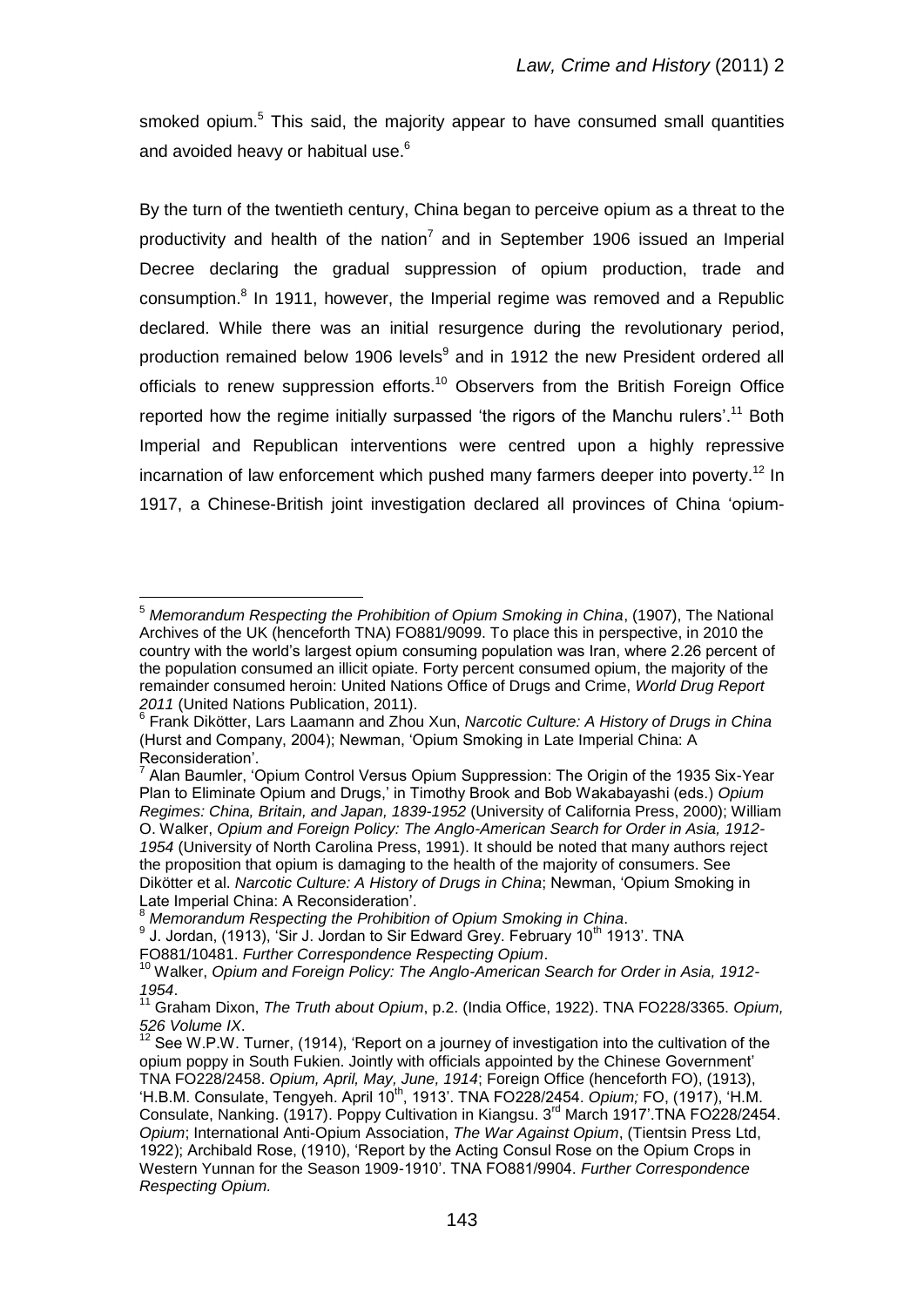free'.<sup>13</sup> The fragmentation of the state was, however, to make prohibition unsustainable.

## **2 China: 1917-1935**

From 1911, numerous warlords<sup>14</sup> had begun consolidating their authority separate from Beijing. In 1915, several warlords from Yunnan Province declared their independence. Then, in response to multiple uprising in 1916, President Yuan Shikai abdicated. Responding to this opportunity, the majority of southern warlords declared independence whilst northern warlords fought over the central government in Beijing; essentially fragmenting the Chinese state.<sup>15</sup> The warlords who 'now controlled much of China, had a wide variety of backgrounds and maintained their power in different ways';<sup>16</sup> many had been part of the national military, others were provincial or district governors whilst some were:

…simply thugs…Some dominated whole provinces and financed their armies with local taxes collected by their own bureaucracies; others controlled only a handful of towns and got their money from "transit taxes" collected at gunpoint or through confiscation. Some warlords were deeply loyal to the idea of a legitimate republic…, others believed Sun Yat-sen and the Guomindang represented China"s legitimate government..//.. Many… were capable of ferocities and erratic cruelty… but many others were educated men who tried to instil in their troops their own vision of morality.<sup>17</sup>

The "warlord era" brought:

…economic and social distress to China: opium poppies were planted in times of extreme famine, government administration became meaningless in many provinces, and the dislocation of legitimate trade impeded industrial growth and the modernisation of agriculture.<sup>18</sup>

In short, it 'brought the country to the brink of disaster'.<sup>19</sup> While suppression officially continued in areas under Beijing – just two or three provinces around the capital – control of the central Government was unstable and composed of belligerent

 $\overline{a}$ <sup>13</sup> Foreign Policy Association, (1924), 'China. Committee on Traffic in Opium. October 24th 1924". TNA FO371/10345. *Political: Far East, Opium*; International Anti-Opium Association, *Opium Cultivation and Traffic in China* 4(2) (Tientsin Press Ltd, 1924).

<sup>14</sup> While the term "warlord" is often contested, Bianco maintains that in China it characterised the source of their power "they were pre-eminently men who owned their fortune to war". Lucien Bianco, O*rigins of the Chinese Revolution, 1915-1949*, translated by Muriel Bell (Stanford University Press, 1967), p.22.

<sup>15</sup> Frederic Wakeman, *The Fall of Imperial China* (Free Press, 1977).

<sup>16</sup> Jonathan Spence, *The Search for Modern China* (Norton and Company, 1990), p.288.

<sup>17</sup> Spence, *The Search for Modern China,* p.288/9.

<sup>18</sup> Walker, *Opium and Foreign Policy: The Anglo-American Search for Order in Asia, 1912- 1954*, p.35.

<sup>19</sup> Bianco, O*rigins of the Chinese Revolution, 1915-1949*.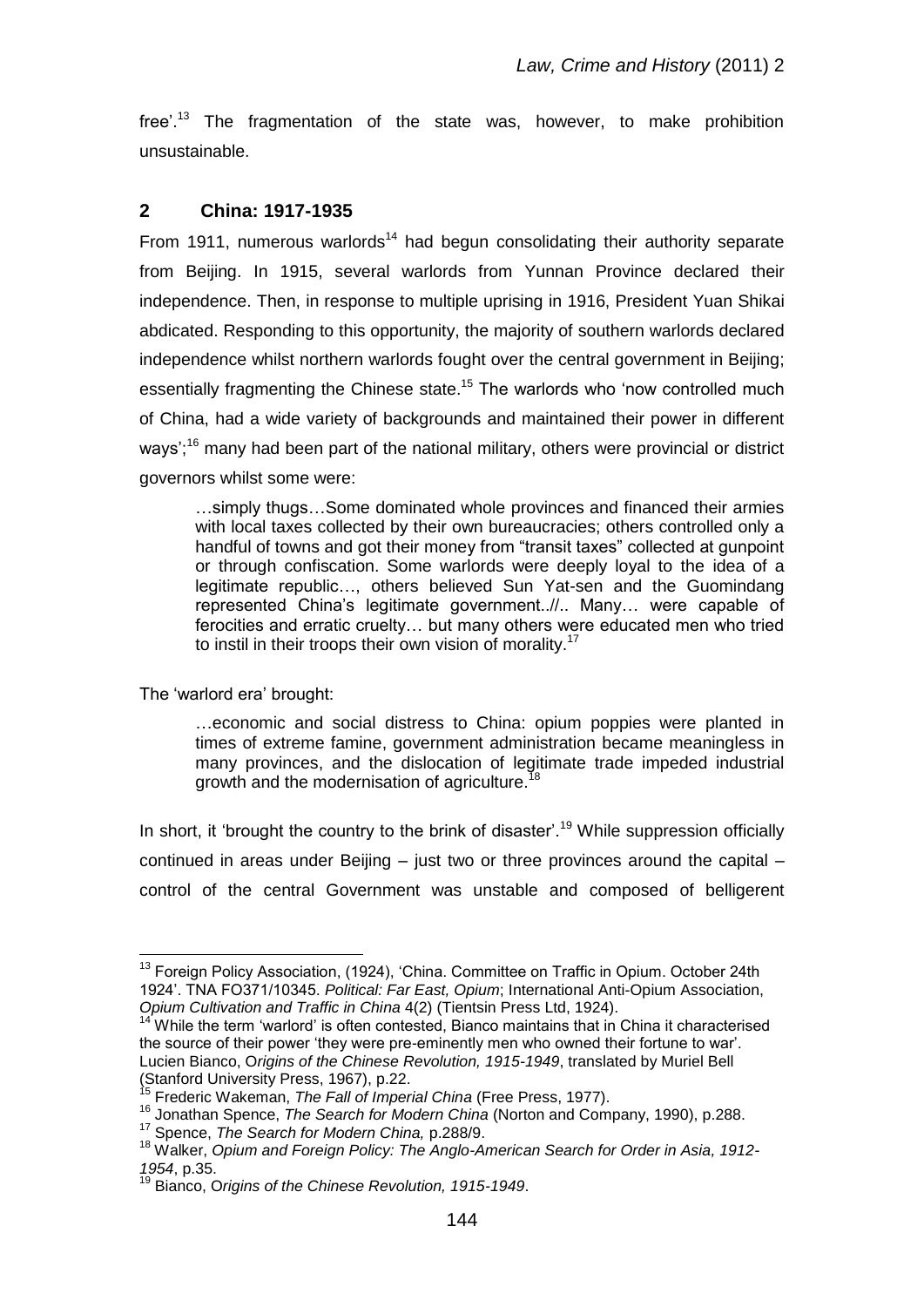northern warlords.<sup>20</sup> As such, the British consulate reported the futility of approaching the impotent central Government to protest against increasing production.<sup>21</sup> Especially as many warlords facilitated opium production to finance conflicts<sup>22</sup> over territories, the central Government and areas important to the profitable opium trade $^{23}$ 

British Foreign Office records suggest that dual authority often existed. $24$  Several provincial civil governments opposed opium production, <sup>25</sup> while production was simultaneously facilitated by warlords. Some warlords extended advice on soil and  $i$ rrigation management to improve vields<sup>26</sup> and violently resisted civil eradication attempts.<sup>27</sup> To ensure that opium was the only cost-effective crop, many warlords imposed extortionately high land taxes.<sup>28</sup> More overt coercion included the fining or execution of farmers or village leaders refusing to produce opium.<sup>29</sup> In some districts.

<sup>20</sup> Bianco, O*rigins of the Chinese Revolution, 1915-1949*; Kathryn Meyer and Terry Parssinen, *Webs of Smoke: Smugglers, Warlords, Spies, and the History of the International Drug Trade* (Rowman & Littlefield, Inc, 1998); Edward R. Slack, "The National Anti-Opium Association and the Guomindang State, 1924-1937", in Timothy Brook and Bob Wakabayashi (eds.) *Opium Regimes: China, Britain, and Japan, 1839-1952* (University of California Press, 2000). <sup>21</sup> Dixon, *the Truth about Opium*.

<sup>&</sup>lt;sup>22</sup> One Fukien warlord, for example, financed an expansion of 10,000 soldiers through taxing opium production: FO, (1920), 'H.B.M. Consulate, Foochow. Opium in Fukien. 20<sup>th</sup> April 1920". TNA FO228/3361.

 $^{23}$  See, Lucien Bianco, 'The Response of Opium Growers to Eradication Campaigns and the Poppy Tax, 1907-1949," Timothy Brook and Bob Wakabayashi (eds.) *Opium Regimes: China, Britain, and Japan, 1839-1952* (University of California Press, 2000); International Anti-Opium Association, *The Annual Report,* 4(1) (Tientsin Press Ltd, 1924).

 $^{24}$  W.R. Cole, (1920), 'To Rev. W.P.W. Williams. April 15<sup>th</sup> 1920'; FO, (1920), 'H.B.M. Consulate-General, Henkow. 24th June 1920". TNA FO 228/3361. *Opium: 1915 January to*  July; John Hind, (1922), 'Correspondence from John Hind to Mr Clennell'. TNA FO228/3364. *Opium 526 Volume VIII.*

<sup>25</sup> Graham Aspland, "Opium Traffic"s Stranglehold on China," *Current History*, 22(4) (1925), 609-613; FO, (1920), "Translated Note September 4th 1919". TNA FO228/3360. *Opium 526/18 Vol. IIII*; FO, (1920), "Report on Cultivation of Poppy and Trade in and Consumption of Opium in Canton Consular District"; FO, (1920), "H.B.M. Consulate, Changshe. Report on Opium in Hunan. 11th February 1920". TNA FO 228/3360. *Opium 526/18 Vol. IIII*.

 $^{26}$  FO, (1920), 'Summary of Consular Reports on the Traffic in the Provinces' TNA FO228/3360. *Opium 526/18 Vol. IIII.*

<sup>&</sup>lt;sup>27</sup> FO, (1920), 'H.B.M. Consulate-General, Henkow. 24<sup>th</sup> June 1920'; International Anti-Opium Association, *Bulletin of the International Anti-Opium Association: Peking*, 2(3) (Tientsin Press Ltd, 1922).

<sup>28</sup> F. Buckley, "China"s Failure to Suppress Opium Traffic," *Current History*, 35(1) (1931), 77- 81; International Anti-Opium Association, *Opium Cultivation and Traffic in China*; L. Talman, (1919), "Tong-an, Amoy, December 21st 1919". TNA FO228/3360. *Opium 526/18 Vol. IIII*; C. Von-ko, "The Fow-chow Villages as Founded on Opium," 1935, reprinted in Richard Tawney (ed.) *Agrarian China: Selected Source Material from Chinese Authors* (Kelly and Walsh, 1938).

 $29$  FO, (1919), 'Opium: Photographic Evidence of Compulsory Cultivation in Chien-Ch'ang Valley".TNA FO 228/3360. *Opium 526/18 Vol. IIII*; International Anti-Opium Association, *Bulletin of the International Anti-Opium Association: Peking*; International Anti-Opium Association, *The Annual Report*.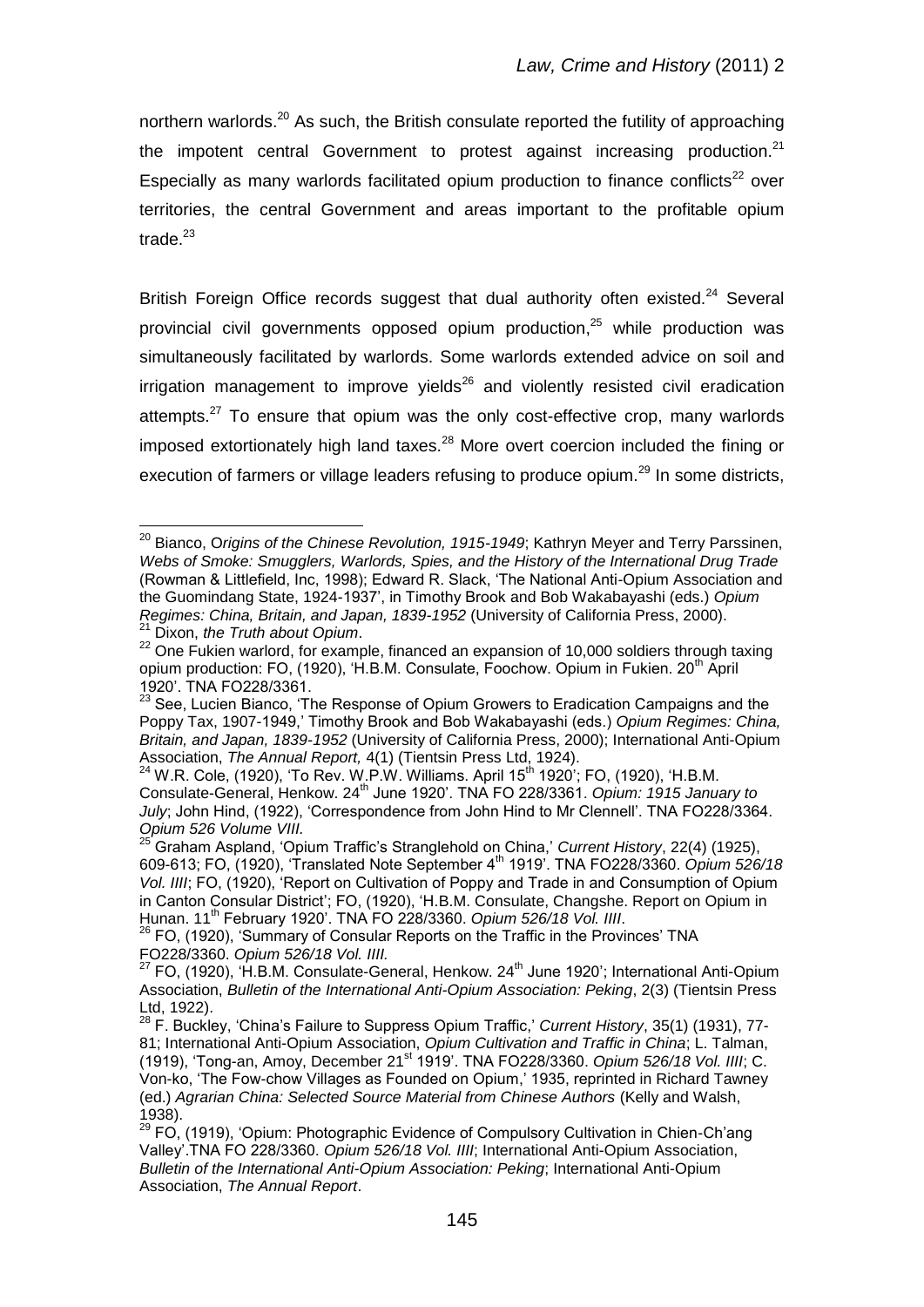food crops were eradicated to make way for opium, contributing to famines in Kweichow and Shensi Provinces between 1921 and 1923, and food deficits in other provinces.<sup>30</sup> This said, in other districts opium was profitable and farmers chose to acquiesce to warlord demands and/or openly resist civil bans.<sup>31</sup>

Not all provinces grew opium. Civil authorities continued to brutally suppress production in Chefoo, Chungking and Shansi Provinces.<sup>32</sup> Other civil authorities were apathetic or administered their own monopolies, $33$  often whilst publicly prohibiting production.<sup>34</sup> By 1923, many civil provincial governments were recording opium taxes in their official treasury records and punishing unlicensed producers and merchants. The national military were also implicated in the distribution of opiates throughout China and into Burma and Indochina.<sup>35</sup> During the early/mid-1920s national production averaged between 2,000 tons and 15,000 tons<sup>36</sup> and accounted for anywhere between nine-tenths and 50 percent of global production. Illicitly exported

 $30$  FO, (1920), 'H.B.M. Consulate-General, Henkow.  $24<sup>th</sup>$  June 1920'; International Anti-Opium Association, *Bulletin of the International Anti-Opium Association: Peking*; International Anti-Opium Association, *Opium Cultivation and Traffic in China*; C. Kiang, "The North-Western Corner of China," 1937, reprinted in Richard Tawney (ed.) *Agrarian China: Selected Source Material from Chinese Authors* (Kelly and Walsh, 1938); R.A. Rogers, (1919), "Changchow. 20th October 1919". TNA FO228/3360. *Opium 526/18 Vol. IIII*; Von-ko, "The Fow-chow Villages as Founded on Opium".

<sup>&</sup>lt;sup>31</sup> Bianco, 'The Response of Opium Growers to Eradication Campaigns and the Poppy Tax, 1907-1949".

<sup>&</sup>lt;sup>32</sup> See, FO, (1920), 'Report on the Cultivation of the Poppy and the Trade in and Consumption of Opium in the Chefoo Consular District". TNA FO228/3360. *Opium 526/18 Vol. IIII*; FO, (1920), 'British Consulate, Chungking. Report on Cultivation in Eastern Szechwan. April 14<sup>th</sup> 1920". TNA FO228/3361. *Opium 526/18, Volume V*; FO, (1920), "Province of Shansi is Opium Free". TNA FO674/232.

<sup>33</sup> Chas Bridgman, (1919), 'Chas Bridgman to Stark Toller. April 4<sup>th</sup> 1919'. TNA FO 228/3358. *Opium: 526/18 Volume II*; Executive Yuan, (1935), "Rural Investigation in Yunnan," reprinted in Richard Tawney (ed.) *Agrarian China: Selected Source Material from Chinese Authors* (Kelly and Walsh, 1938); FO, (1919), "Opium: Closing Down of the Anti-Narcotic Society". TNA FO674/217. *Opium*; FO, (1920), "Report on Cultivation of Poppy and Trade in and Consumption of Opium in Canton Consular District"; M.A. Ottewill, (1919), "Opium Reports for Yunnan and Kweichow. 27th December 1919". TNA FO228/3360. *Opium 526/18 Vol. IIII*; International Anti-Opium Association, *Bulletin of the International Anti-Opium Association: Peking* (1922).

 $34$  FO, (1920), 'Cultivation of Opium Poppy (South Fukien). Notes on Extracts from Amoy Local Native Press'. TNA FO228/3360. Opium 526/18 Vol. IIII; FO, (1920), 'Association of Hunan Residents at Shanghai to H.M. Minister Peking. January 12<sup>th</sup> 1920'. TNA FO228/3360. *Opium 526/18 Vol. IIII*; FO, (1920), "British Consulate, Swatow. Poppy Cultivation and Trade in and Consumption of Opium in Swatow District. April 12<sup>th</sup> 1920'. TNA FO228/3361. Opium *526/18, Volume V.*

 $35$  See, F. Buckley, 'China's Failure to Suppress Opium Traffic'; Bulletin of Narcotics, 'Illicit Traffic in Opium," *Bulletin of Narcotics*, 3 (1953) 24-29; International Anti-Opium Association, *Bulletin of International Anti-Opium Association: Peking* 3(3) (Tientsin Press Ltd, 1923); International Anti-Opium Association, *Annual Report* 4(1) (*Tientsin Press Ltd*, 1924).

<sup>36</sup> See, Foreign Policy Association, *China. Committee on Traffic in Opium. October 24th 1924*; International Anti-Opium Association, *Opium Cultivation and Traffic in China*.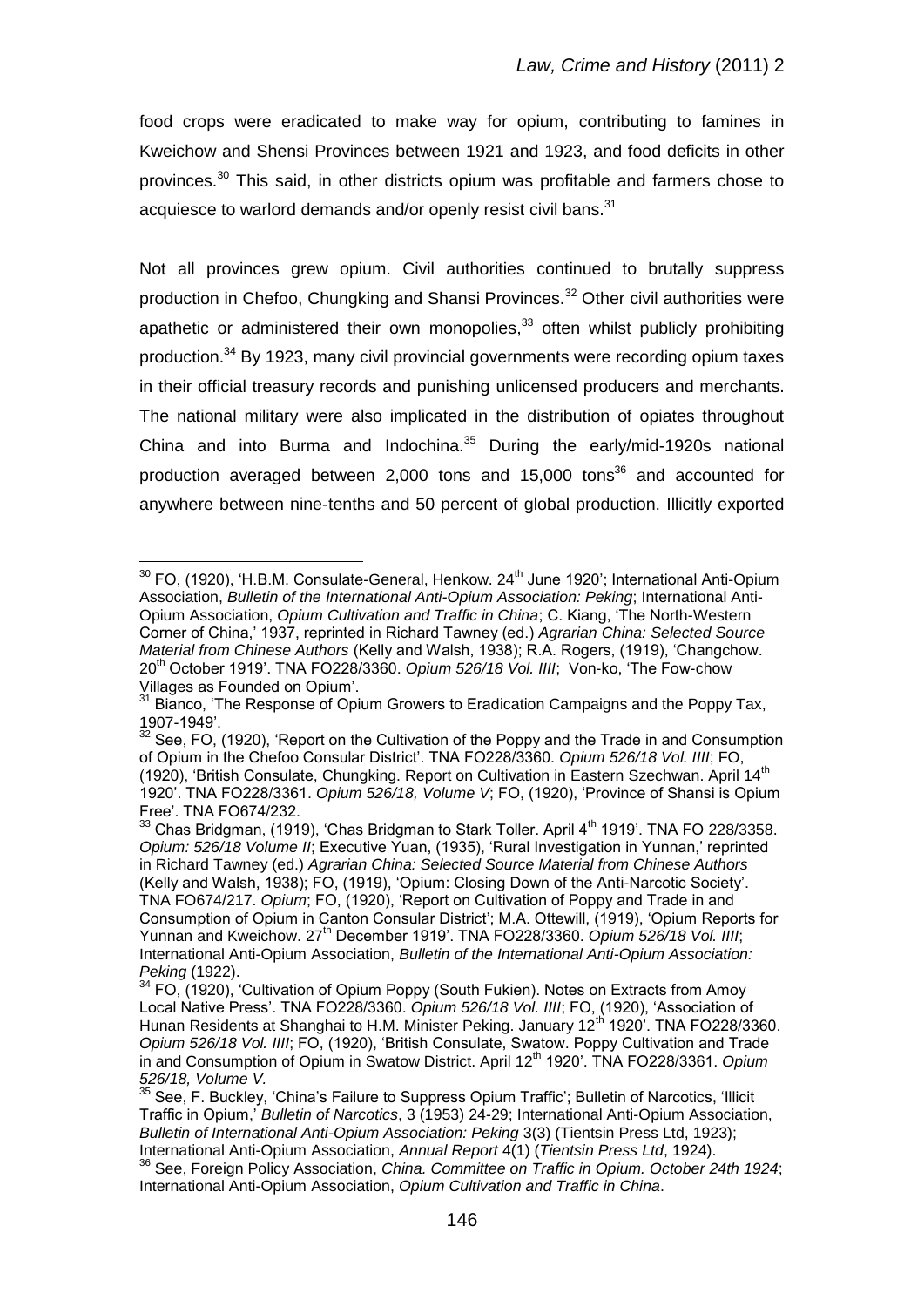Chinese opium was seized in: Australia; North America; the Philippines; East and Southeast Asia.<sup>37</sup>

By 1928, the Kuomintang ('National People's Party') had partly unified China under their authority and removed many competing warlords through military force or diplomacy; ending the so-called warlord era and providing China with the last nineyears of relative peace and order until 1949.<sup>38</sup> The Kuomintang administered an opium monopoly which sold gradually decreasing quantities of opium to registered consumers.<sup>39</sup> In 1928, the Kuomintang passed the Opium Suppression Act<sup>40</sup> which criminalised all unregulated production and sale. Provincial and district officials were ordered to eradicate crops and punish re-cultivation. The Act was followed by a series of regulations which together allowed for the punishment of ineffective state officials and obliged magistrates to comply with the 1928 Act.<sup>41</sup>

Nonetheless, unregulated production and sale continued, including the implication of the civil military in morphine manufacturing and illicit opiate trafficking.<sup>42</sup> This said, strict prohibitions were enforced in areas where the Kuomintang were conducting anti-communist campaigns: ineffective magistrates were punished and farmers were executed.<sup>43</sup>

 $\overline{a}$  $37$  See, Bulletin of Narcotics, 'Illicit Traffic in Opium'; Welles A. Gray, 'The Opium Problem,' *Annals of the American Academy of Political and Social Science*, 122 (1925) 148-159.  $38$  Peace and order must be perceived in relative terms as the Kuomintang failed to protect the peasantry from the violence and exploitation of military forces: Bianco, *origins of the Chinese Revolution, 1915-1949*.

<sup>&</sup>lt;sup>39</sup> Baumler, 'Opium Control Versus Opium Suppression: The Origin of the 1935 Six-Year Plan to Eliminate Opium and Drugs'; B. Dai, 'A Brief Sketch of the Opium Condition in China During the Year 1926-1927," in National Anti-Opium Association of China (ed.) *Opium: A World Problem*, 1(4) (National Anti-Opium Association of China, 1928).

<sup>40</sup> "1928 Opium Suppression Act," in National Anti-Opium Association of China (ed.) *Opium: A World Problem*, 2(1) (National Anti-Opium Association of China, 1928).

<sup>41</sup> Chinese Government Opium Suppression Committee, (1929), *Traffic in Opium and Other Dangerous Drugs: Annual Report, 1929*. TNA FO371/15524.

 $42$  See, FO, (1930), 'British-Consulate General, Chungking. Morphia: Reports on Prohibition of Manufacture'. TNA FO228/4292. 1930/75; H.H. Harding, (1932), 'British Consulate, Foochow, 20<sup>th</sup> September, 1932'. TNA FO371/16251; A.J. Martin, (1932), 'Mr. A.J. Martin to Sir Miles W. Lampoon. (British Consulate, Foochow) 18<sup>th</sup> January, 1932'. TNA CO825/139; Mills, (1924), 'Acting Consul Mills to Sir R. Macleay. November 7<sup>th</sup> 1923'. TNA FO371/10337. Political: Far *East Opium*; Henry G.W. Woodhead, "Current Comment on Events in China: The Truth About Opium in China," *Shanghai Evening Post and Mercury* (1930); Slack, "The National Anti-Opium Association and the Guomindang State, 1924-1937".

<sup>43</sup> Zhou Yongming, *Anti-Drug Crusades in Twentieth-Century China: Nationalism, History, and State Building* (Rowman & Littlefield Publishers, 1999).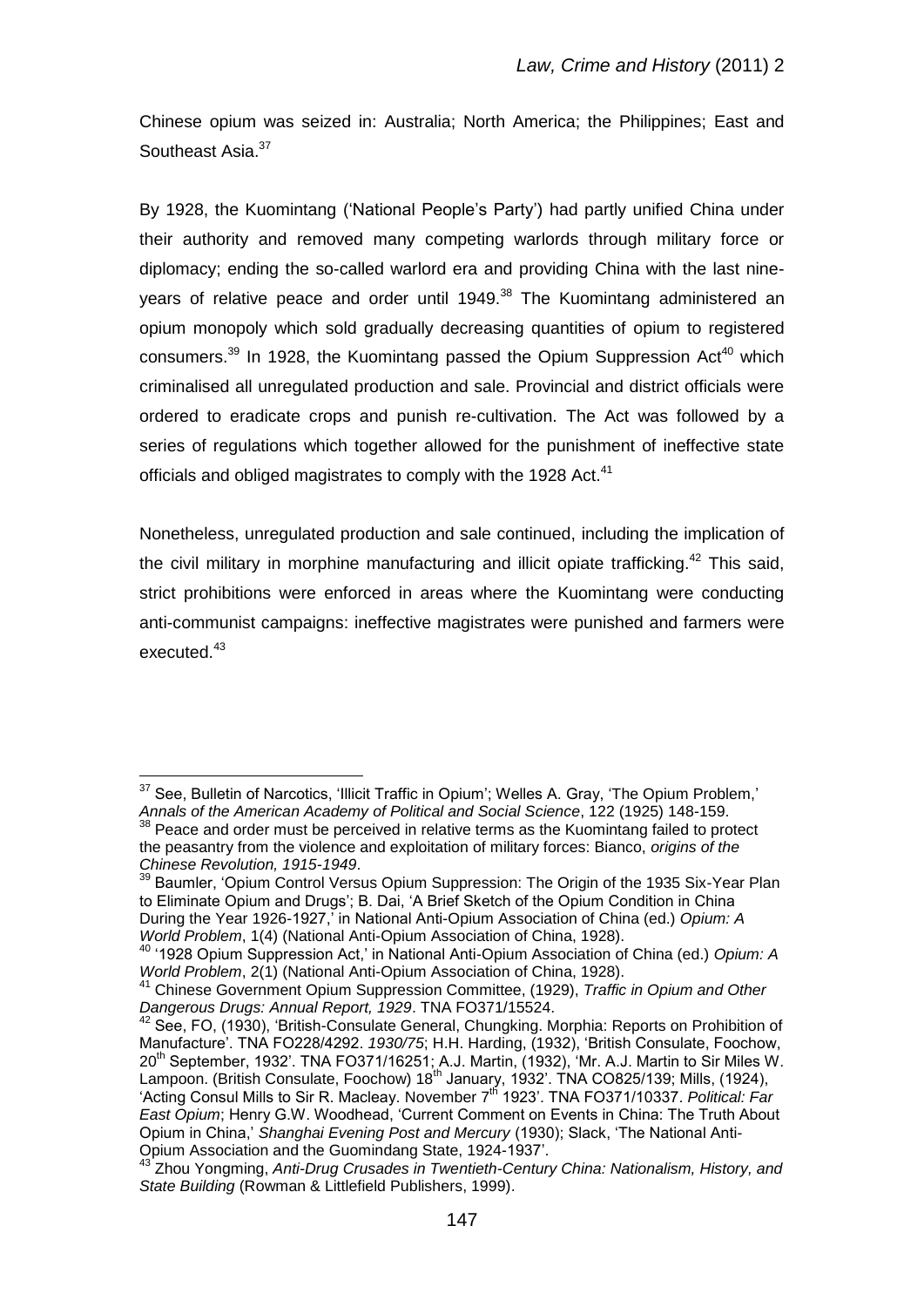Throughout the 1920s, opium continued to be produced in warlord controlled areas; perpetuating conflicts between warlord factions and the central Government.<sup>44</sup> The Kuomintang delegate to the Hague Opium Conference described suppression as a "farce" and declared that 12,090 tons were produced annually.<sup>45</sup> Henry Woodhead, who considered the Kuomintang figure too conservative, dispatched a questionnaire to knowledgeable individuals on the opium situation. The findings suggested the continual compulsion of farmers by military and civil authorities to produce opium. Furthermore, national production had increased under Kuomintang protection with just three provinces actively enforcing prohibition.<sup>46</sup>

In short, by the end of the 1920s production continued unabated, interdiction was unenforced and the Kuomintang were either helpless<sup>47</sup> or facilitating production and distribution. In 1930, the League of Nations singled China out as the primary source of illicit opium in East and Southeast Asia, whilst Louise Eisenlohr described China as "the most serious menace to any scheme of universal control, either of drug manufacture or of opium cultivation'.<sup>48</sup> Zhou Yongming reports how 1930 represented the peak of Chinese production:<sup>49</sup> production ranged anywhere between 12,195 tonnes<sup>50</sup> and 60,000 tonnes.<sup>51</sup> While Kuomintang measures to reduce production after 1935 shall be discussed briefly below, the following section shall introduce history"s second largest opium producer: Afghanistan.

### **3 Afghanistan: 1950-2001**

 $\overline{a}$ 

Afghanistan, which only became a major global source of opium during the mid-1950s,<sup>52</sup> first prohibited opium in 1969. The ban was, however, under resourced and

<sup>44</sup> Chinese Government Opium Suppression Committee, (1929), *Traffic in Opium and Other Dangerous Drugs: Annual Report, 1929*; Dai, (1928), "A Brief Sketch of the Opium Condition in China During the Year 1926-1927"; Woodhead, "Current Comment on Events in China: The Truth About Opium in China".

<sup>&</sup>lt;sup>45</sup> W.L. Teh, 'Opium Problem Reaches Acute Stage: A Case for International Co-operation and Control,' The Chinese Nation, 28<sup>th</sup> January 1931, p.1.

<sup>&</sup>lt;sup>46</sup> Woodhead, 'Current Comment on Events in China: The Truth about Opium in China'. 47 Buckley, 'China's Failure to Suppress Opium Traffic'.

<sup>48</sup> Louise S. Eisenlohr, International *Narcotics Control* (George Allen & Unwin Ltd, 1934), p.207; League of Nations, *Commission of Enquiry into the Control of Opium-Smoking in the Far East: Report to the Council: Detailed Memoranda on Each Territory Visited by the Commission* (C.635.M.254.1930, 1930).

<sup>49</sup> Zhou Yongming, *China's Anti-Drug Campaign in the Reform Era* (World Scientific Publishing, 2000).

<sup>50</sup> League of Nations, (1936), cited in Slack, 'The National Anti-Opium Association and the Guomindang State, 1924-1937".

<sup>51</sup> Yongming, *China's Anti-Drug Campaign in the Reform Era*.

<sup>52</sup> International Narcotics Control Board, *Report for the International Narcotics Control Board for 1976* (E/INCB/21, 1973).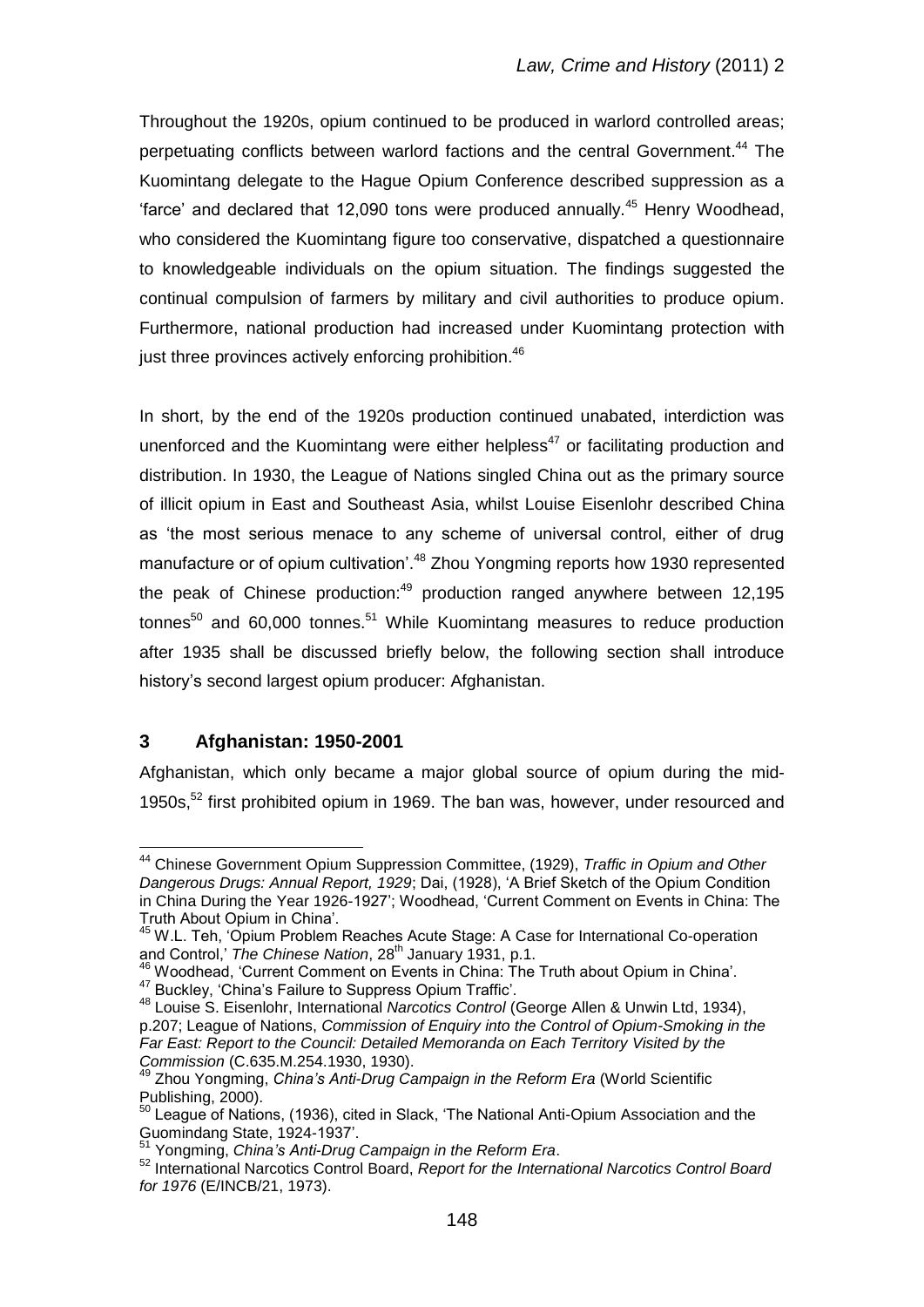seldom imposed,<sup>53</sup> especially during the periods of violent conflict after the 1978 *coup d'état*. The combined conflicts of the 1980s and 1990s devastated Afghanistan"s agricultural resources and rural infrastructure, leaving opium as one of the few available cash crops. $54$  A situation magnified by many Mujahedeen warlords facilitating opiate production, manufacturing and distribution.<sup>55</sup> Production steeply increased throughout this period (see Figure 1).



**Figure .** Afghanistan: Opium production (1970-2007)

Source: adapted from, Holahan, J.F. and Henningsen, P.A. (1972). "The Economics of Heroin".In Drug Abuse Survey Project. (Eds.). *Dealing with Drug Abuse*. Washington: Praeger Publishers; NNICC. (1978-1993). *The Supply of Drugs to the US Illicit Market*. Washington: US Government Printing Office; INCSR. (1995-2010). *International Narcotics Control Strategy Report*. Washington: US State Department; UNODC. (2002-2010). *World Drug Report*. Vienna: UNODC.

 $\overline{a}$ 

<sup>54</sup> Ministry of Counter Narcotics, *National Drug Control Strategy: An Updated Five-Year Strategy for Tackling the Illicit Drug Problem*, 2006 (Consulted 18 July 2009) [www.afghanconflictmonitor.org/AFGHANISTAN\\_NationalDrugControlStrategy\\_January2006.](http://www.afghanconflictmonitor.org/AFGHANISTAN_NationalDrugControlStrategy_January2006.pdf) [pdf;](http://www.afghanconflictmonitor.org/AFGHANISTAN_NationalDrugControlStrategy_January2006.pdf) Barnet Rubin and Alexander Guáqueta, *Fighting Drugs and Building Peace Towards Policy Coherence between Counter-Narcotics and Peace Building* (Friedrich-Ebert-Stiftung, 2007); World Bank, *Afghanistan - State Building, Sustaining Growth, and Reducing Poverty* (World Bank, 2005).

<sup>53</sup> International Narcotics Control Board, *Report for the International Narcotics Control Board for 1976* (E/INCB/9, 1970).

<sup>55</sup> Vanda Felbab-Brown, *Shooting Up: Counterinsurgency and the War on Drugs* (Brookings Institute, 2010).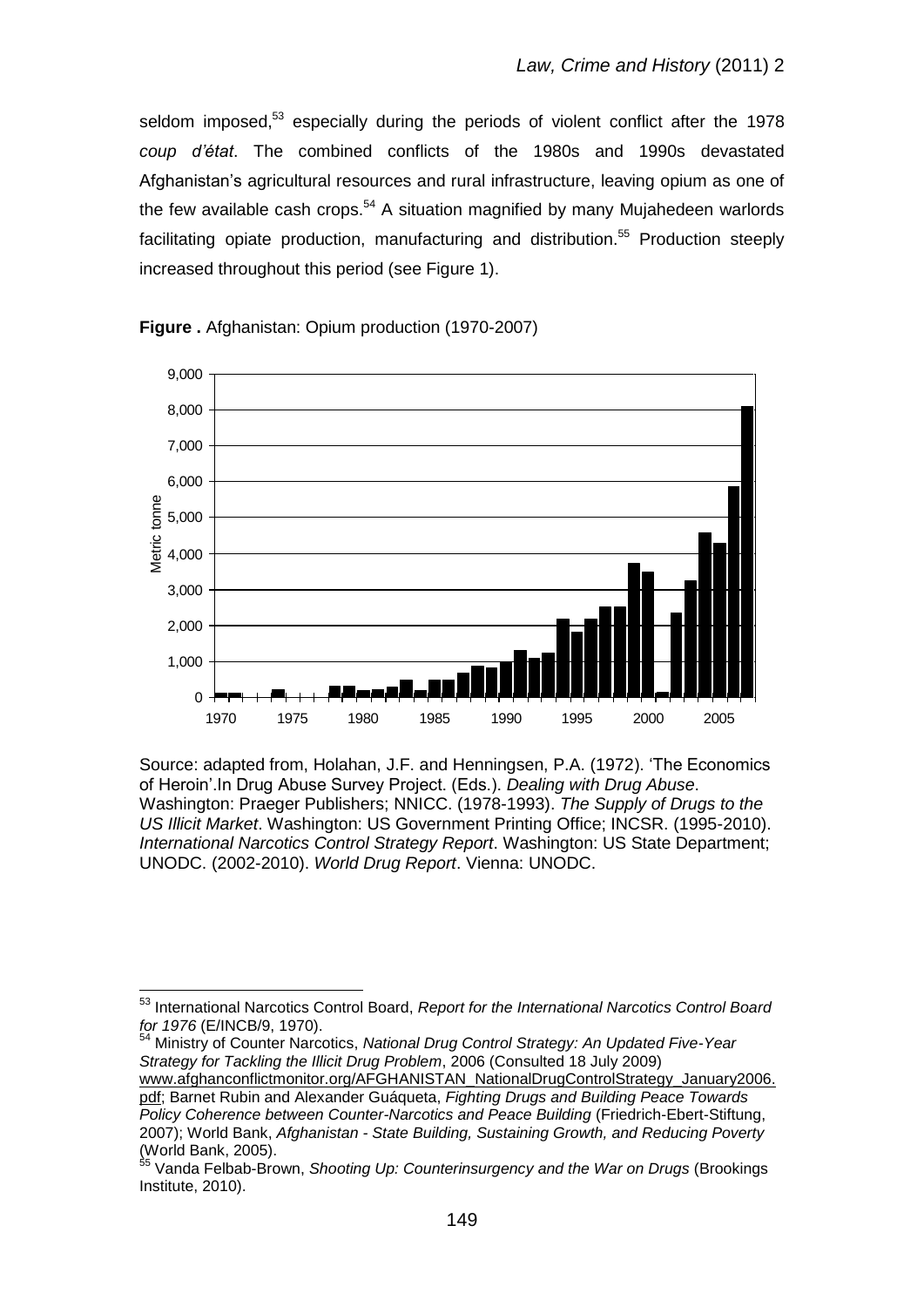The 1992 overthrow of the Communist Government launched a period of "warlord rule<sup>56</sup> whereby multiple warlords and criminal organisations fought for control of territory and the profits from illicit trades.<sup>57</sup> Consequently, by 1994 Afghanistan had overtaken Burma as the world"s largest source of illicit opium. A modicum of stability was eventually established by the Taliban. While the Taliban initially enforced a strict ban on opium, by 1996 - aware of the resentment many felt at losing opium revenue prohibition was repealed and the Taliban began protecting and taxing the trade. <sup>58</sup> *De facto* legalisation increased the number of provinces producing opium from ten to  $23.59$ 

In 2001, under international pressure, the Taliban once again banned opium production. Administering an intervention centred upon a highly repressive incarnation of law enforcement,<sup>60</sup> the area under cultivation fell by 91 percent.<sup>61</sup> The ban drove many landowners and farmers further into debt, facilitated widespread popular resistance and weakened the Taliban"s authority just prior to the American led invasion.<sup>62</sup> During the conflict, rural infrastructures were further damaged<sup>63</sup> and the state disintegrated into warring and rent seeking factions. Production increased on a steep incline from then onwards (see Figure 1).

# **4 Afghanistan: 2001-2011**

 $\overline{a}$ 

In 2009, it was estimated that 1.9 percent of the Afghan population had consumed opium.<sup>64</sup> While not as high as Imperial China, Afghanistan remains one of the world"s largest opium consuming populations. In terms of supply, for many of the Afghan political elite the opium trade is rewarding. Many warlords appointed to legitimate

<sup>&</sup>lt;sup>56</sup> Hermann Kreutzmann, 'Afghanistan and the Opium World Market: Poppy Production and Trade," *Iranian Studies*, 40(5) (2007) 605-621, p. 612.

<sup>57</sup> Felbab-Brown, *Shooting Up: Counterinsurgency and the War on Drugs*; Larry Goodson, "Afghanistan"s Long Road to Reconstruction," *Journal of Democracy*, 14(1) (2002) 82-99. <sup>58</sup> Felbab-Brown, *Shooting Up: Counterinsurgency and the War on Drugs*; Barnett Rubin and Jake Sherman, *Counter-Narcotics to Stabilize Afghanistan: The False Promise of Crop* 

*Eradication* (Centre for International Cooperation, 2009).  $59$  Jonathan Goodhand, 'Corrupting or Consolidating the Peace? The Drugs Economy and Post-conflict Peacebuilding in Afghanistan,' International Peacekeeping, 15(3) (2008) 405-423.

 $^{60}$  Graham Farrell and John Thorne, 'Where Have all the Flowers Gone?: Evaluation of the Taliban Crackdown Against Opium Poppy Cultivation in Afghanistan," *International Journal of Drug Policy,* 16(2) (2005) 81–91.

<sup>61</sup> UN International Drug Control Programme, *Global Impact of the Ban on Opium Production in Afghanistan* (UNDCP, 2001).

<sup>62</sup> Felbab-Brown, *Shooting Up: Counterinsurgency and the War on Drugs*.

<sup>63</sup> Ministry of Counter Narcotics, *National Drug Control Strategy: An Updated Five-Year Strategy for Tackling the Illicit Drug Problem*.

<sup>&</sup>lt;sup>4</sup> United Nations Office of Drugs and Crime, *World Drug Report 2011*.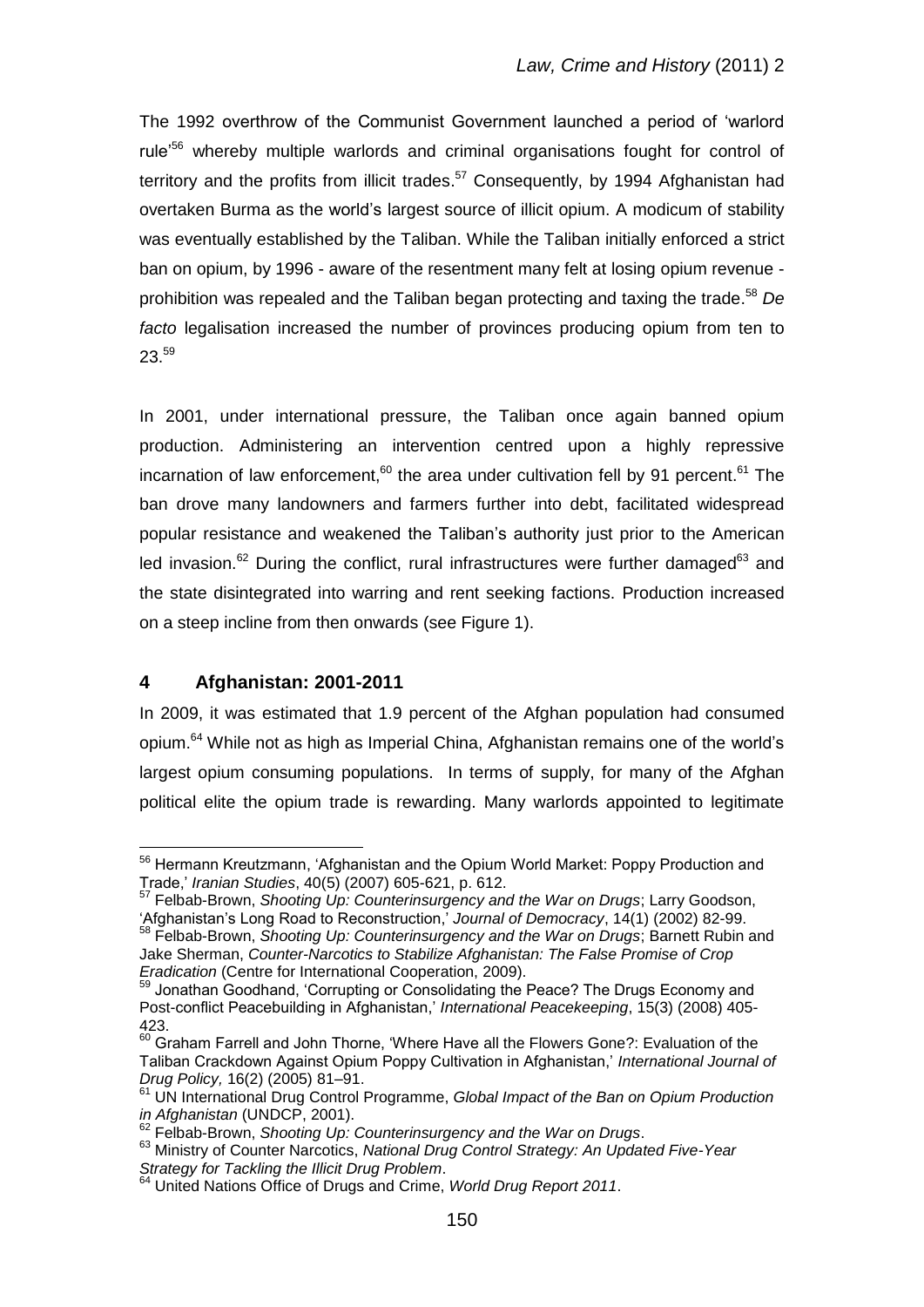political/bureaucratic positions after 2001 had previously exerted authority over aspects of the opiate trade.<sup>65</sup> While formal ties with overt, criminal activity were rejected in order to enter legitimate state institutions, several former warlords exploited their position by protecting 'former' contacts.<sup>66</sup>

A less iniquitous obstruction to the state (or political elite) from perceiving opium suppression as in their best interest may be the perception that a sharp decline in production would be economically and politically damaging. Afghanistan is one of the least developed countries in the world. The Government of Afghanistan have reported that 12 million individuals survive below the poverty line, while the UN has ranked it the fourth poorest country in the world in terms of food security.<sup>67</sup> In 2009, opium was produced by 12.9 percent of the rural population,<sup>68</sup> whilst a quarter of all economic activity was centred upon opium.<sup>69</sup> Analogous to the 2001 Taliban opium ban, there is a concern that suppression would strengthen the insurgency and alienate rural populations.<sup>70</sup> Hence, while the opium trade represents a barrier to long-term economic growth and foreign investment, $71$  support for a policy which could remove the income of a third of the population, destabilise the economy and ignite anti-government feelings is understandably low.

Afghanistan has "historically been characterised by a weak state in dynamic relations with a strong society", resulting in a series of complex relationships between the state

<sup>65</sup> Scott Baldauf and Faye Bowers, "Afghanistan Riddled with Drug Ties," *Christian Science Monitor*, May 13 2005; Letizia Paoli, Victoria Greenfield and Peter Reuter, *The World Heroin Market: Can Supply be Cut?* (Oxford University Press, 2009).

<sup>&</sup>lt;sup>66</sup> Mark Shaw, 'Drug Trafficking and the Development of Organised Crime in Post-Taliban Afghanistan," in Doris Buddenberg and William Byrd (eds.) *Afghanistan's Drug Industry: Structure, Functioning, Dynamics and Implications for Counter-Narcotics Policy* (World Bank, 2006); see William Byrd, "Responding to the Challenge of Afghanistan"s Opium Economy: Developing Lessons and Policy Implications," in Philippe Keefer and Norman Loayza (eds.) *Innocent Bystanders: Developing Countries and the War on Drugs* (Palgrave MacMillan, 2010); Goodhand,"Corrupting or Consolidating the Peace? The Drugs Economy and Postconflict Peacebuilding in Afghanistan".

 $67$  Wolfgang Danspeckgruber, 'Background and Summary,' in Wolfgang Danspeckgruber (ed.) *Petersberg Papers on Afghanistan and the Region* (Liechtenstein Institute on Self-Determination, 2009).

<sup>68</sup> UN Office of Drugs and Crime, *Afghanistan Opium Survey 2009* (Consulted January 2009) <http://www.unodc.org/>

<sup>69</sup> Byrd, "Responding to the Challenge of Afghanistan"s Opium Economy: Developing Lessons and Policy Implications".

<sup>70</sup> Felbab-Brown, *Shooting Up: Counterinsurgency and the War on Drugs*; Christine Fair and Seth Jones, *Securing Afghanistan*, United States Institute of Peace, 2009 (Consulted 28 June 2010) http://www.usip.org/publications/securing-afghanistan-getting-track

<sup>71</sup> World Bank, *Afghanistan - State Building, Sustaining Growth, and Reducing Poverty*.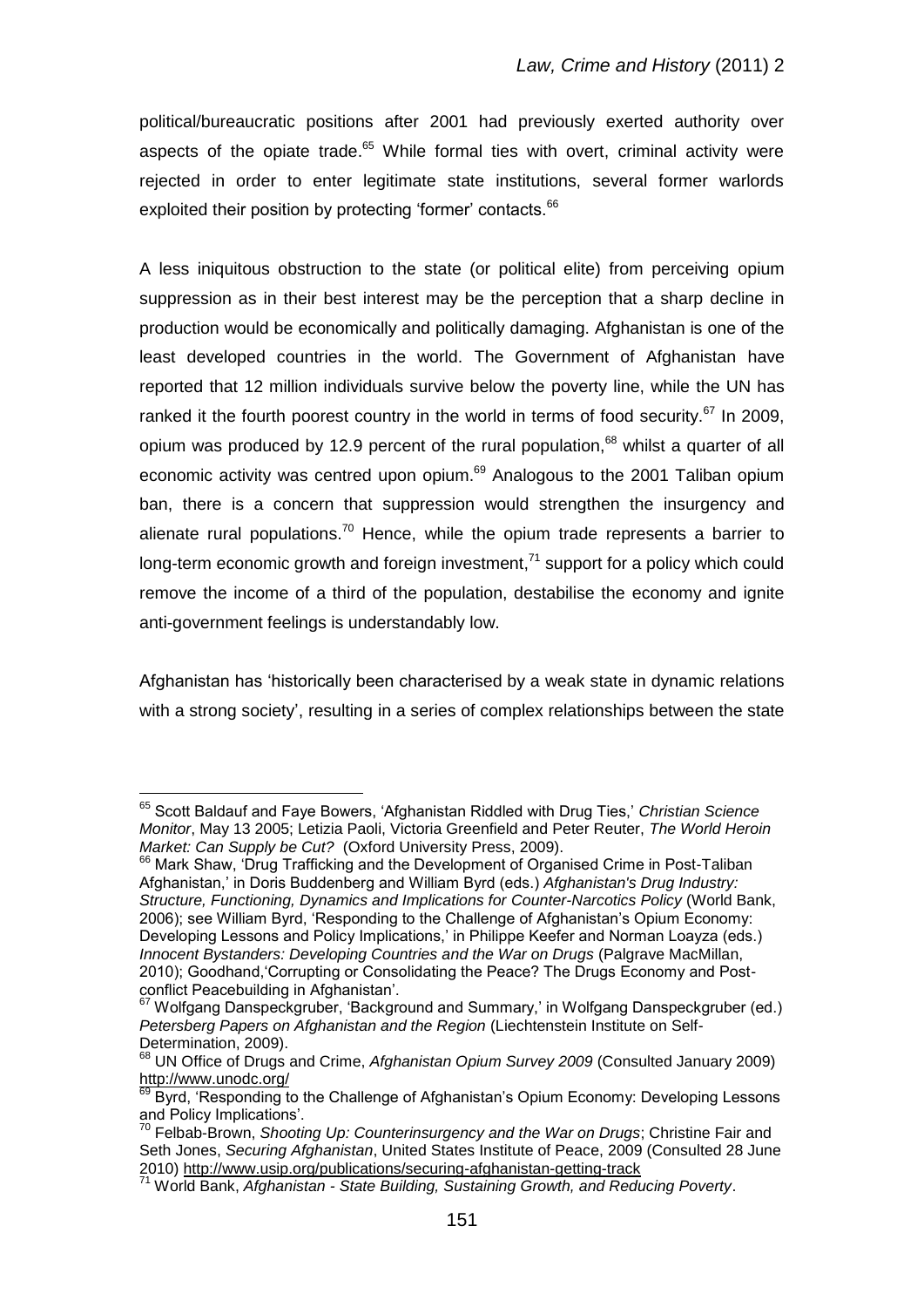and multiple 'micro-societies' based upon cultural, tribal or linguistic lines.<sup>72</sup> While Kabul presently exerts fragile control over some of the national territory, parallel centres of authority exist throughout much of Afghanistan. Some southern and eastern areas are governed entirely by the Taliban, while in other areas governance is limited by an insurgency which has annually increased in intensity since 2002.<sup>73</sup>

Even in areas with a significant state presence, the Government "has neither the capacity nor the legitimacy to mobilise capital or coercion'.<sup>74</sup> Most state institutions are corrupt, lacking in adequate resources and trained personnel, and generally ineffective.<sup>75</sup> Since 2005, the weaknesses of the Government, and high civilian casualties from the insurgency, have diminished popular support for Kabul and increased support for insurgent groups.<sup>76</sup>

The weakness in governance and lack of state authority is most conspicuous in the criminal justice system: the vast majority of Afghans choose to use informal dispute resolution mechanisms, or even the Taliban, rather than the formal criminal justice system,<sup>77</sup> which is under-resourced, undertrained and inefficient. Evocative of the entire system, the police are corrupt, abusive and criminalised.<sup>78</sup>

Representative of state weakness is that since 2006, drug control has been centred upon the "Good Performance Indicators" scheme and "Governor-led Eradication" which motivate provincial and district governors to ban and eradicate opium poppies. Under the scheme, governors are rewarded with funding for development projects if their provinces can present significant reductions.<sup>79</sup>

 $72$  Amin Saikal, 'Afghanistan: Elite Fragmentation,' in Wolfgang Danspeckgruber (ed.) *Petersberg Papers on Afghanistan and the Region* (Liechtenstein Institute on Self-Determination, 2009) p.65.<br> $^{73}$  Enix cases

<sup>73</sup> Fair and Jones, *Securing Afghanistan*; Talatbek Masadykov, Antonio Giustozzi and James Page, *Negotiating with the Taliban: Towards a Solution for the Afghan Conflict*, (London School of Economics, 2010); Paoli et al., *The World Heroin Market: Can Supply be Cut?*

 $74$  Goodhand, 'Corrupting or Consolidating the Peace? The Drugs Economy and Post-conflict Peacebuilding in Afghanistan,' p.415.

<sup>&</sup>lt;sup>75</sup> Saikal, 'Afghanistan: Elite Fragmentation'; James Windle and Graham Farrell, "Afghanistan,", in Graeme Newman and Doris Chung (eds.) *Crime and Punishment Around the World* (Greenwood Publishers, 2010).

<sup>76</sup> Masadykov et al., *Negotiating with the Taliban: Towards a Solution for the Afghan Conflict*. <sup>77</sup> Ali Wardak, "The Rule of Law in Afghanistan: An Overview", in Wolfgang Danspeckgruber (ed.) *Petersberg Papers on Afghanistan and the Region* (Liechtenstein Institute on Self-Determination, 2009).

 $78$  Windle and Farrell, 'Afghanistan'.

<sup>79</sup> Christopher Blanchard, *Afghanistan: Narcotics and U.S. Policy* (Congressional Research Service, RL32686, 2009).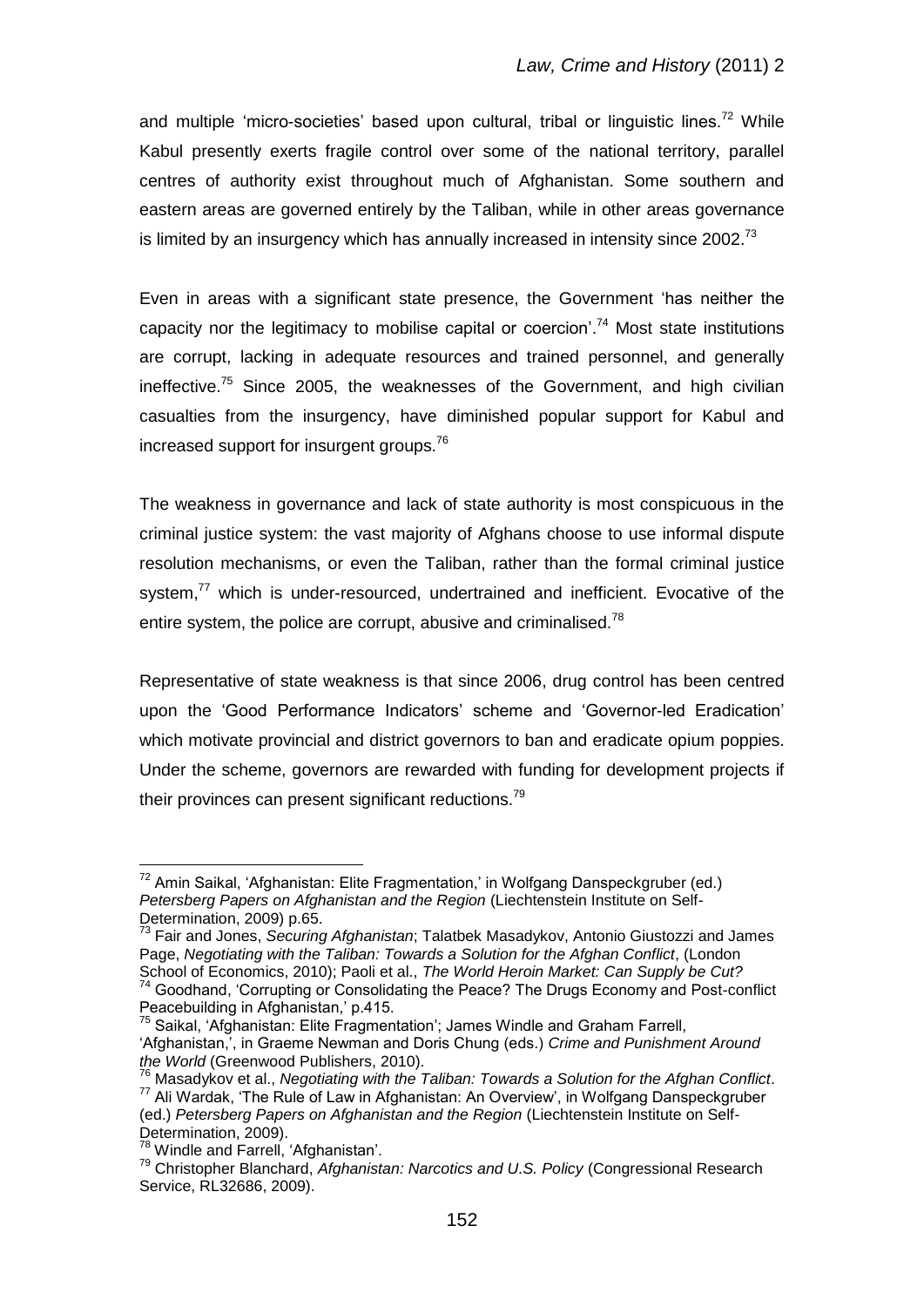More often than not, governors must negotiate with local power-holders (i.e., warlords, strongmen or tribal leaders) to eradicate crops in their sphere of influence.<sup>80</sup> Governor and local power-holder administered suppression has tended to centre upon law enforcement - including forced eradication and the threat of military attack rather than the development of alternative incomes. The lack of developmental aid has pushed many (ex-)opium farmers deeper into poverty and debt.<sup>81</sup> While the relationship between Kabul and governors, and between governors and local powerholders, is often unstable and reliant on negotiations. Many have sought the maintenance of insecurity for personal gain while there are reports that opium bans have been administered to control prices. Others have siphoned compensation intended for the farmer or funding for village development into their own pockets or inequitably distributed resources from those which need them the most.<sup>82</sup>

Having discussed history"s two largest producers of opium the last case study will introduce a successful national intervention. Before introducing the intervention undertaken by the Chinese Communist Party (CCP), the intervening period between the Warlord and Communist era"s (1935-49) shall be summarised to provide some context.

### **5 The People's Republic of China: 1935-49**

 $\overline{a}$ 

By 1935, large portions of China were under Kuomintang authority and most western warlords had been integrated into the state, allowing the Kuomintang to administer the "Six-Year Plan". Under the "Enforcement Measures for the Suppression of Dangerous Drugs',<sup>83</sup> the Plan provided for the gradual suppression of distribution and consumption by 1940: production was prohibition in all but eight provinces.  $84$  Under a

<sup>&</sup>lt;sup>80</sup> Byrd, 'Responding to the Challenge of Afghanistan's Opium Economy: Developing Lessons and Policy Implications"; David Mansfield, *Where Have All the Flowers Gone?*, Afghanistan Research and Evaluation Unit, 2009 (Consulted November 2010) [http://www.areu.org.af;](http://www.areu.org.af/) Dipali Mukhopadhyay, "Disguised Warlordism and Combatanthood in Balkh: The Persistence of Informal Power in the Formal Afghan State," *Conflict, Security & Development*, 9(4) (2009) 535-564, p.549.

<sup>81</sup> Martin Jelsma and Thomas Kramer, *Downward Spiral: Banning Opium in Afghanistan and Burma* (Transnational Institute, 2005); Mansfield, *Where Have All the Flowers Gone?*; Adam Pain and Paula Kantor, *Understanding and Addressing Context in Rural Afghanistan: How Villages Differ and Why*, Afghanistan Research and Evaluation Unit, 2010 (Consulted November 2010) http://www.areu.org.af

<sup>82</sup> Felbab-Brown, *Shooting Up: Counterinsurgency and the War on Drug*; Mansfield, *Where Have All the Flowers Gone?;* Pain and Kantor, *Understanding and Addressing Context in Rural Afghanistan: How Villages Differ and Why*.

 $83$  Reproduced in A. Cadogan, (1935), 'Sir A. Cadogan to Sir. John Simon. June 13<sup>th</sup> 1935'. TNA FO371/19366. *Political: Far Eastern Opium*.

<sup>84</sup> The Plan is discussed in greater detail by: Baumler, 'Opium Control Versus Opium Suppression: The Origin of the 1935 Six-Year Plan to Eliminate Opium and Drugs"; League of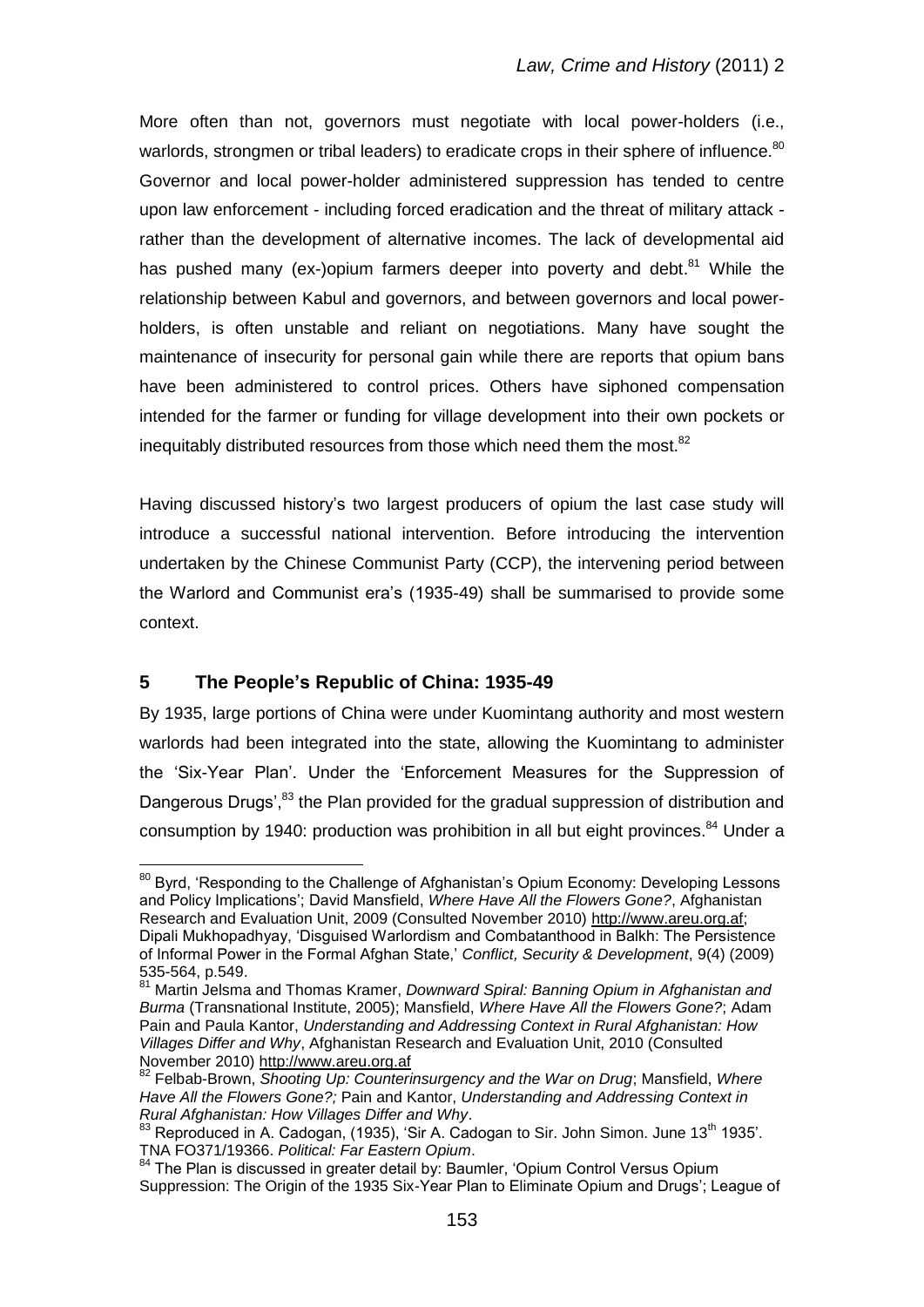state monopoly, farmers were licensed to produce gradually diminishing quantities for sale through the state monopoly to registered consumers and opium merchants were taxed by the state whilst transiting the Yangtze River to the markets of Shanghai and Hubei.<sup>85</sup> Punishments for unauthorised production or trade were reported as "barbarous": $86$  at least 263 individuals were executed in 1935 $87$  and unregulated crops were forcefully eradicated. Crop substitution was administered and by 1939, wheat was reported to be more profitable than opium in Hupeh and Kansu Provinces.<sup>88</sup>

Several foreign observers were initially dubious of the national and provincial commitment. Some stronger warlords overtly resisted Kuomintang authority or clandestinely administered their own monopolies, while significant quantities of opium were diverted from the official monopoly.<sup>89</sup> During the first year of the Plan, the League of Nations declared China the principal global source of both raw opium and manufactured opiates.<sup>90</sup> Nonetheless, in 1937 President Chiang Kai-shek reported that the "cultivation of the opium poppy in the various provinces in the interior has long since been completely suppressed' and was limited to a small number of districts in the 'frontier provinces'.<sup>91</sup> The statement was collaborated at the League of Nations by America and France, while the Foreign Policy Association reported that "the rising price of opium... had forced many to give up smoking". $92$  Success, however, was limited by conflict. In 1937, Japan invaded and occupied the majority of

1

Nations, *Report to the Council Concerning the Preparatory Work for the Conference to Consider the Possibility of Limiting and Controlling the Cultivation of the Opium Poppy and the Production of Raw Opium and Controlling Other Raw Materials for the Manufacture of Opium Alkaloids* (League of Nations, 1938); Slack, "The National Anti-Opium Association and the Guomindang State, 1924-1937".

<sup>85</sup> Baumler, 'Opium Control Versus Opium Suppression: The Origin of the 1935 Six-Year Plan to Eliminate Opium and Drugs'.

<sup>86</sup> "The Scourge of Opium: Chiang Kai-shek"s Campaign," *The Times*, 27 June 1935, p.17.

<sup>87 &</sup>quot;Execution of Opium Traffickers," The Times, 4 June 1935; G.S. Moss, (1936), "Moss to H.G. Howe. 27th May 1936".TNA: FO 371/20294. *Political: Far Eastern Opium*.

<sup>88</sup> Bulletin of Narcotics, "Opium Production Throughout the World," *Bulletin of Narcotics*, 1 (1949) 6-38; League of Nations, *Traffic in Opium and other Dangerous Drugs: Annual Reports by Governments for 1937, China (C.127.M.79.1939.XI, 1939).*<br><sup>89</sup> Sec. P. A. (1936). (1999).

See, R. Austin, (1936), 'R. Austin to R.G. Howe. July 20<sup>th</sup> 1936' TNA FO371/20295. *Political: Far Eastern Opium*; J. Brenan, (1934), "Consular-General Sir. J. Brenan to Sir A. Cadogan. July 24th 1934". TNA FO 371/18198. *Political: Far Eastern Opium*; A. Cadogan, (1935), 'Sir A. Cadogan to Sir. John Simon. June 13<sup>th</sup> 1935'; H.H. Harding, (1932), 'British Consulate, Foochow, 20<sup>th</sup> September, 1932'; E.W.P. Mill, (1935), 'Mills to Sir Alexander Cadogan. September 28th 1935". TNA FO371/19376. *Political: Far Eastern Opium*; also, Frederick Merrill, *Japan and the Opium Menace* (Foreign Policy Association, 1942).

<sup>90</sup> League of Nations, *Nineteenth Assembly: Seventh Committee. Traffic in Opium and Other Dangerous Drugs* (A.VII/5.1936, 1936); US Bureau of Narcotics, (1936), *Traffic in Opium and Other Dangerous Drugs*. TNA FO371/22203.

<sup>91</sup> Chiang Kai-shek, (1937), *An Address delivered on June 3rd 1937, By Generalissimo Chiang Kai-Shek, Director-General for Opium Suppression*. TNA FO371/23577, p.31. <sup>92</sup> Merrill, *Japan and the Opium Menace*, p.46.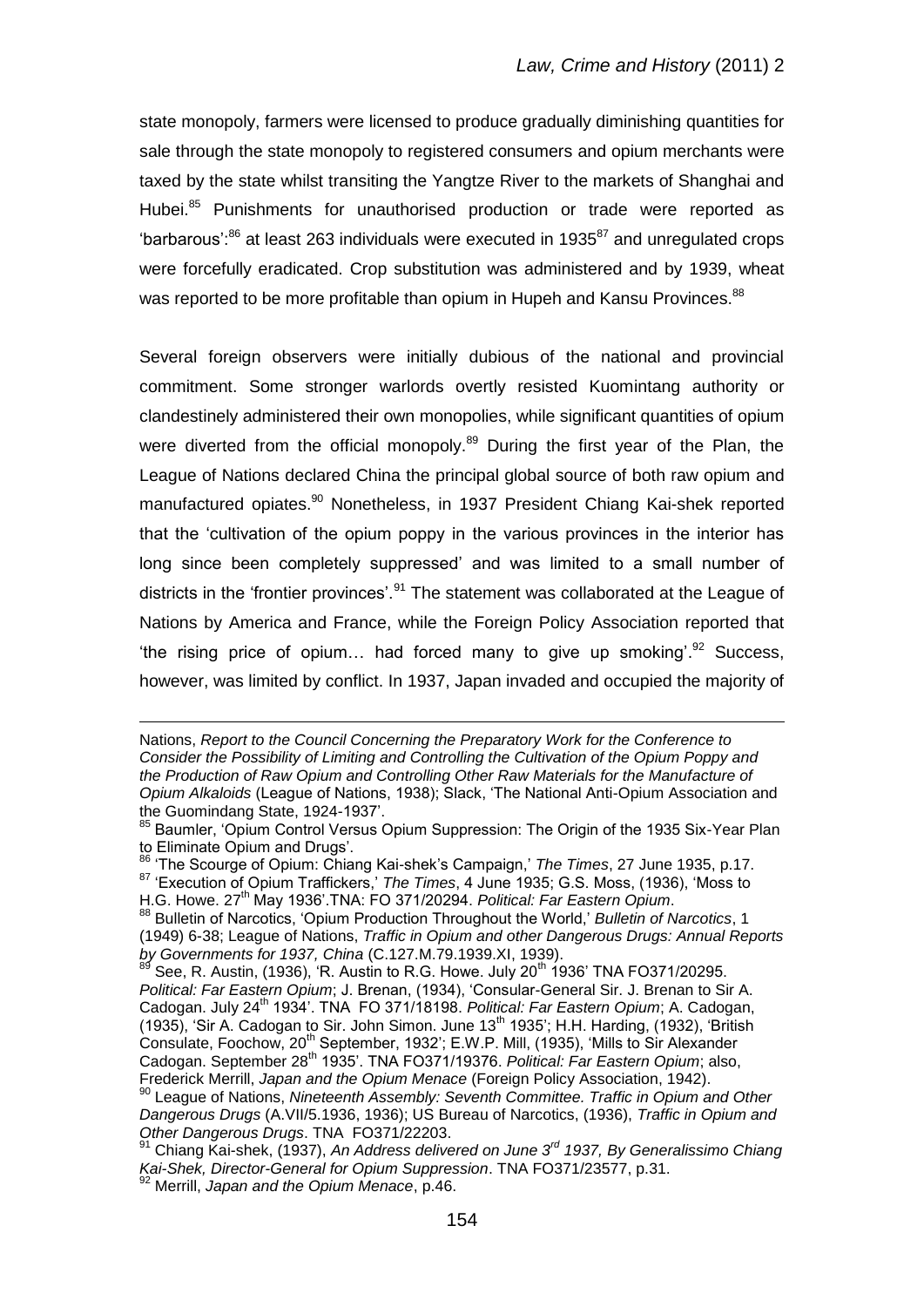central Chinese provinces: fracturing the nine years of relative peace and stability.<sup>93</sup> The Japanese military monopolised, and facilitated, opium production and distribution, which had practically ceased under the Plan.<sup>94</sup>

In 1939, the Kuomintang reported to the League of Nations that after one last purge in which 159,449 hectares of poppies were eradicated, four farmers were executed and 25 imprisoned - almost all production had ceased in areas under their authority. Britain and Siam, however, complained that Yunnanese opium continued to be smuggled into Siam.<sup>95</sup> This said, in a statement confirmed by the British Foreign Office, the Kuomintang Interior Minister declared that production was limited to Yunnanese border areas.<sup>96</sup> The Province was declared 'opium-free' by the British Consulate in 1940. Conversely, the Consulate to Sichuan Province reported how opium was smuggled into the province from Sikang, Kweichow and *Yunnan*. Both consulates, however, reported that scarcity had inflated retail-prices.<sup>97</sup>

By 1937, production had declined to an estimated 890 tonnes.<sup>98</sup> In 1941, when absolute prohibition was enacted, production was limited to Japanese occupied territories and the remote frontier areas $99$  of Yunnan, Kweichow and Sikang, where violent opposition to eradication was common.

<sup>93</sup> Bianco, O*rigins of the Chinese Revolution, 1915-1949;* Fairbank, *China: A New History*. <sup>94</sup> Merrill, *Japan and the Opium Menace*; Reuters, (1940), "Opium Dealers Association Inauguration" (19th October 1940). TNA FO371/763. *Far Eastern Opium*; A.A.L. Tuson, (1940), "A.A.L. Tuson (British Embasst Peking) to Sir Archibold Clark Kerr (British Embassy Shanghai) 9<sup>th</sup> October 1940'. TNA FO371/763. *Far Eastern Opium*. For more in-depth discussions on the opiate trade within Japanese controlled areas of China refer to: essays in Timothy Brook and Bob Wakabayashi (eds.) *Opium Regimes: China, Britain, and Japan, 1839-1952* (University of California Press, 2000). For complaints by China and foreign nations against Japan see: League of Nations, *Nineteenth Assembly: Seventh Committee. Traffic in Opium and Other Dangerous Drugs,* 1936*;* League of Nations, *Advisory Committee on Traffic in Opium and Other Dangerous Drugs* (C.202.M.131.1939.XI, 1939). The potential bias of the belligerent US and Chinese Governments must, however, be considered: see Kevin Ryan, "Toward an Explanation of the Persistence of Failed Policy: Binding Drug Policy to Foreign Policy, 1930-1962," Jurg Gerber and Eric Jensen (eds.) *Drug War, American Style*  $($ Routledge, 2000).

<sup>95</sup> League of Nations, *Advisory Committee on Traffic in Opium and Other Dangerous Drugs*. 96 See, Kuo Min News Agency, (1939), 'Opium Suppression Results. 3<sup>rd</sup> June, 1939'. TNA FO371/23577. For British responses: FO, (1939), "British Consulate-General, Chungking. Opium Suppression, Progress in Szechwan. 20<sup>th</sup> October, 1939'. TNA FO371/23577; (1939), "British Embassy, Shanghai Dispatch, 2nd November, 1939" ibid.

<sup>&</sup>lt;sup>7</sup> A.A.S. Franklin, (1941), 'Franklin (Consular-General Chungking) to Sir Archibold Clark Kerr (British Ambassador Shanghai). 2nd April 1941". TNA FO371/763. *Far Eastern Opium*; H.I. Prideaux-Brune, (1941), "Consular-General, Yunnanfu, to Sir A. Clark Kerr (British Embassy Shanghai)". TNA FO371/763. *Far Eastern Opium*.

<sup>98</sup> League of Nations, *Advisory Committee on Traffic in Opium and Other Dangerous Drugs*. This data may not, however, account for clandestine production.

<sup>99</sup> Merrill, *Japan and the Opium Menace*.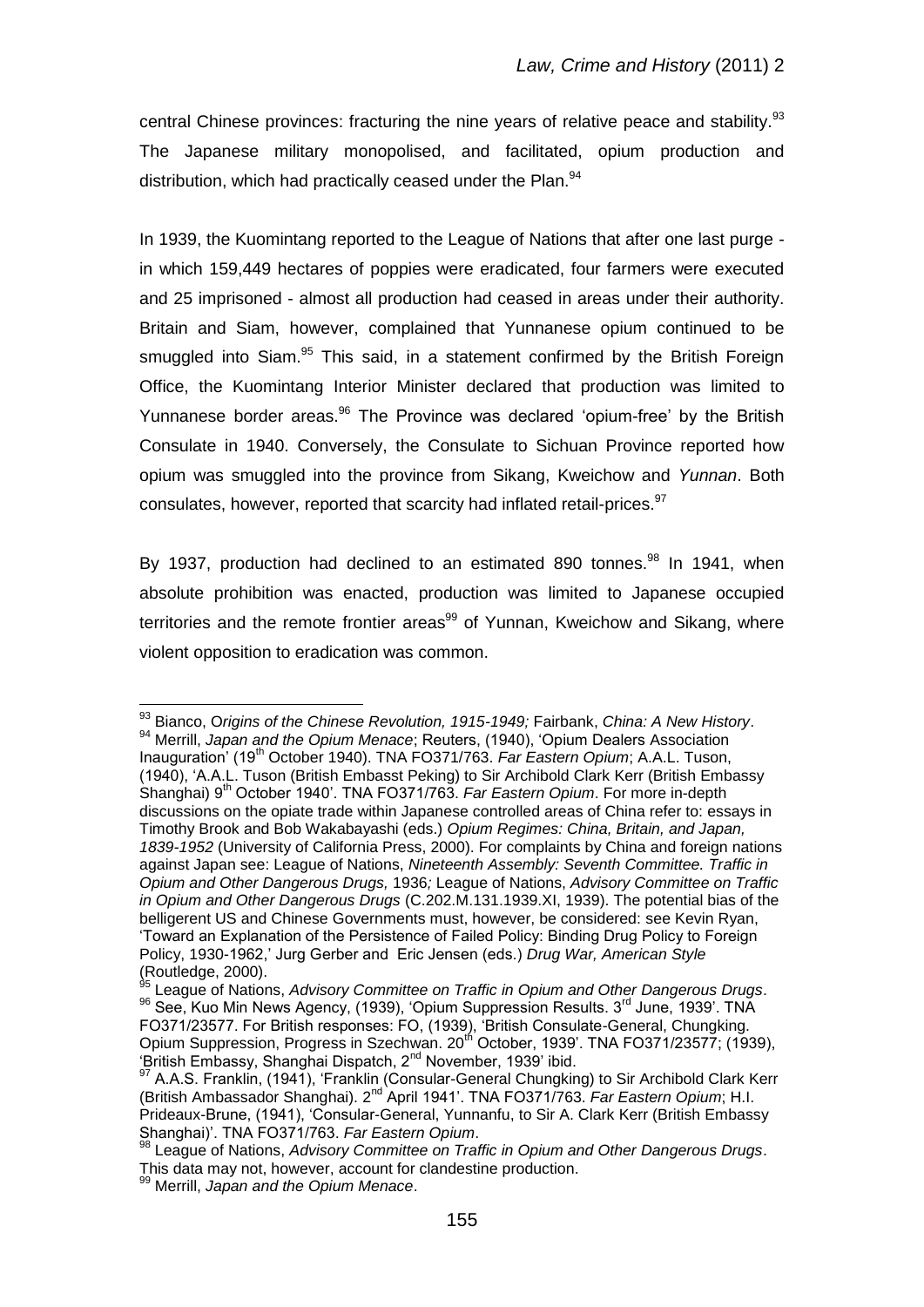While American and British intelligence suggests that Chinese production remained low throughout the early-1940s,<sup>100</sup> diminishing Kuomintang authority during the Sino-Japanese War (1937-45) and Civil War (1945-49) resulted in a resurgence in production as, once again, all warring factions profited from the production and trade in opium, in some cases compelling farmers.<sup>101</sup> In 1944, the League of Nations reported that China produced 65.4 percent of the world"s illicit opium. In 1947, the League"s Permanent Central Opium Board stated "China may still be well at the head of the list of opium-producing countries'.<sup>102</sup>

### **6 People's Republic of China: 1949+**

 $\overline{a}$ 

In 1949, the CCP expelled the Kuomintang from office and by 1952 had largely unified the country under their authority, renaming the country the People"s Republic of China. In 1950, the CCP promulgated the Decree Regarding Suppression of Opium and Narcotics which obliged: forced eradication in areas which had come under state authority; gradual reductions in areas inhabited by minority groups "in the light of the actual local circumstances"; complete prohibition on the distribution of opium (and other narcotics) and that all offenders be 'severely punished'.<sup>103</sup> It is widely acknowledged that production had ceased by 1953 in areas under state authority: minority areas lagged until the late-1950s after which production was minimal, sporadic and limited to remote areas of Yunnan.<sup>104</sup>

The intervention can be split into three interlinking constituent parts: incentives, disincentives and social control. Together these increased the risk and decreased the rewards for producing opium. Furthermore, a number of factors converged to reduce

<sup>100</sup> FO, (1945), *British Embassy, Chungking to Anthony Eden*. TNA FO 371/50647; G.A. Morlock, (1944), *Limitation on the Production of Opium*, in US Department of State Bulletin, 6(285), 723-727 ibid..

<sup>&</sup>lt;sup>101</sup> Walker, *Opium and Foreign Policy: The Anglo-American Search for Order in Asia, 1912-1954*; Chao Zhongli, "Yanhe Jinjue Yapainyan du de Huigu (Looking Back on the Elimination of Opium Smoking in Yanhe)," in Alan Baumler (ed.) *Modern China and Opium: A Reader* (University of Michigan Press, 2001); Chen Yung-fa, "Blooming Poppy Under the Red Sun: The Yan"an Way and the Opium Trade," in Tony Saich and Hans van de Ven (eds.) *New Perspectives on the Chinese Communist Revolution* (East Gate Book, 1995).

<sup>&</sup>lt;sup>102</sup> Louise F. Atzenwiler, *Pre-War production and Distribution of Narcotic Drugs and Their Raw Materials* (Permanent Central Opium Board: C.24.M.24.1944.X, 1944); Bulletin of Narcotics, "Opium Production Throughout the World," p.28.

<sup>103</sup> *Translation of Political Affairs Yuan Issues Degree Regarding Suppression of Opium and Narcotics, Peking 24th February 1949*. TNA FO371/88823.

<sup>104</sup> Foreign and Commonwealth Office, (1972), *Secretariat for Home Affairs, Hong Kong: The problem of narcotic drugs in Hong Kong*. TNA FO40/360; Rensselaer Lee, "Drugs in Communist and Former Communist States," *Transnational Organised Crime*, 1(2) (1995) 193- 205; US Committee on Foreign Affairs, *The U.S. Heroin Problem and Southeast Asia* (US Government Printing Office, 1973); Yongming, *China's Anti-Drug Campaign in the Reform Era*.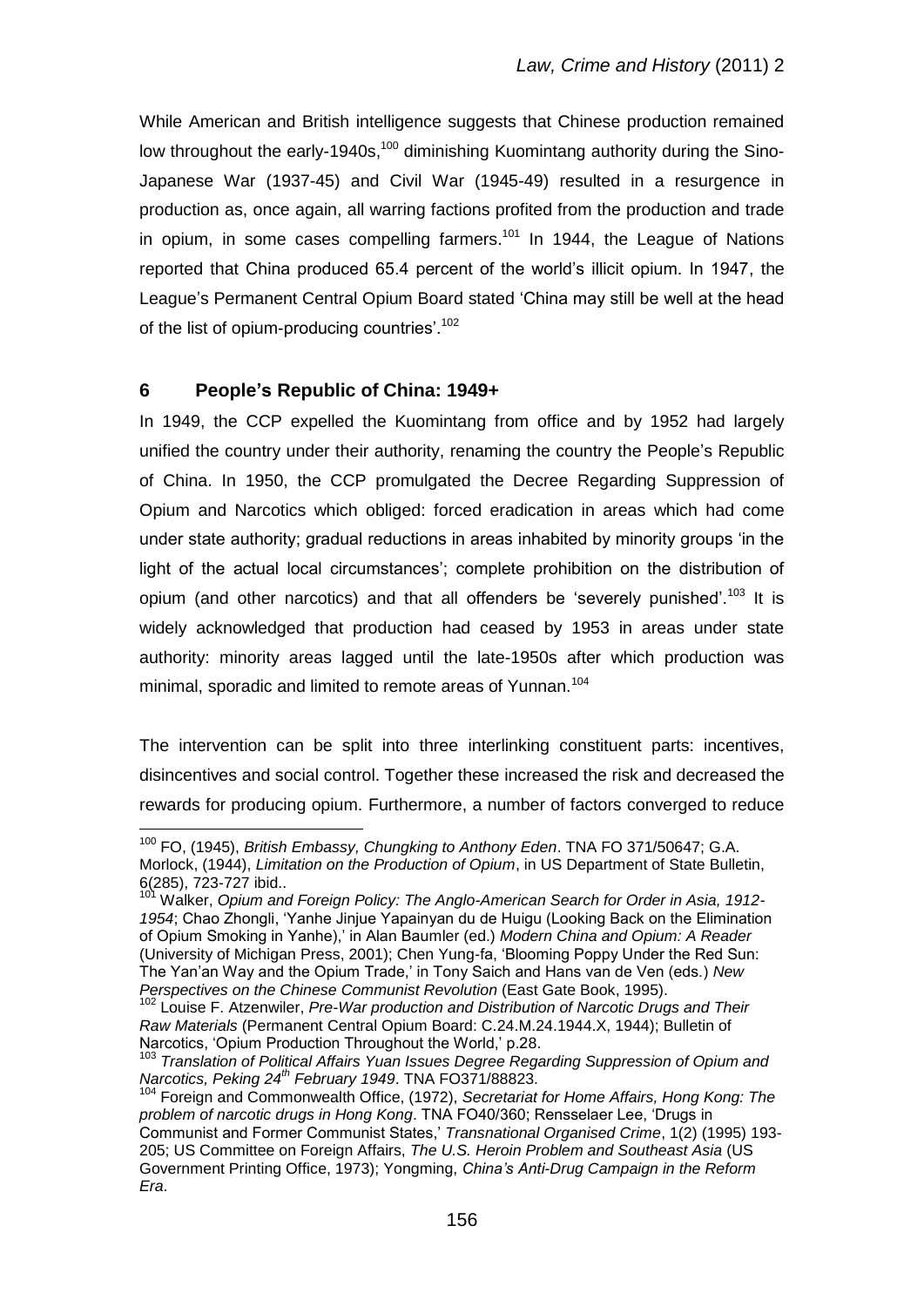demand. The introduction of penicillin reduced the need for opium as medicine while recreationally it was increasingly perceived as old-fashioned, especially by the urban youth.<sup>105</sup> Even as early as the 1940s British Foreign Office observers remarked that opium smoking had become unfashionable and 'shameful'.<sup>106</sup> Additionally, social control and repressive prohibition had inflated the risk for those who wished to consume opium.<sup>107</sup>

#### *Incentives*

In 'minority areas<sup>108</sup> crop substitution, land redistribution and, infrastructural and social welfare projects were administered prior to law enforcement to enable both state extension and drug control.<sup>109</sup> A Chinese participant at a UN conference recounted how the CCP distributed improved seeds and modern technology to farmers throughout China to encourage them to grow grains and cash crops instead of opium.<sup>110</sup> Several foreign observers described how food crops had replaced opium.<sup>111</sup> In terms of cash crops, throughout the 1950s the CCP encouraged the production of tobacco and manufacturing of cigarettes: annual cigarette production increased from 80 billion in 1949 to 238 billion in 1958.<sup>112</sup>

Precise information on crop substitution is, however, limited and CCP accounts and foreign observations appear somewhat inconsistent with Chinese agricultural planning. Between 1952 and 1957, agricultural productivity grew on average by 4.6 percent per year<sup>113</sup> and by 1956/57 food access had improved:<sup>114</sup> although remaining

<sup>105</sup> Dikötter et al., *Narcotic Culture: A History of Drugs in China*; Paul Lowinger, "The Solution to Narcotic Addiction in the People"s Republic of China," *The American Journal of Drug and Alcohol Abuse*, 4(2) (1977) 165-178.

<sup>&</sup>lt;sup>106</sup> Prideaux-Brune, (1941), 'Consular-General, Yunnanfu, to Sir A. Clark Kerr (British Embassy Shanghai)," p.1.

<sup>107</sup> Meyer and Parssinen, *Webs of Smoke: Smugglers, Warlords, Spies, and the History of the International Drug Trade;* Yongming, *China's Anti-Drug Campaign in the Reform Era*. <sup>108</sup> Defined as 'all ethnic groups that are not Han Chinese', the majority lived in remote

mountainous areas: Yongming, *China's Anti-Drug Campaign in the Reform Era*, p.19. <sup>109</sup> Yongming, *China's Anti-Drug Campaign in the Reform Era*; Spence, *The Search for* 

*Modern China*.

<sup>&</sup>lt;sup>110</sup> UN Development Programme, 'Statement Presented by the Observers of the People's Republic of China," *Regional Seminar on Replacement of Opium Poppy Cultivation December 14-19 1987* (UNDP, 1987).

<sup>&</sup>lt;sup>111</sup> Kettil Bruun, Lynn Pan and Ingemar Rexed, The Gentleman's Club (University of Chicago Press, 1975); Lowinger, "The Solution to Narcotic Addiction in the People"s Republic of China".

<sup>112</sup> Carol Benedict, *Golden-Silk Smoke: A History of Tobacco in China, 1550-2010* (University of California Press, 2011).

<sup>&</sup>lt;sup>113</sup> Shujie Yao, 'A Note on the Causal Factors of China's Famine in 1959-1961,' The Journal *of Political Economy*, 107(6) (1999) 1365-1369.

<sup>114</sup> Spence, *The Search for Modern China*.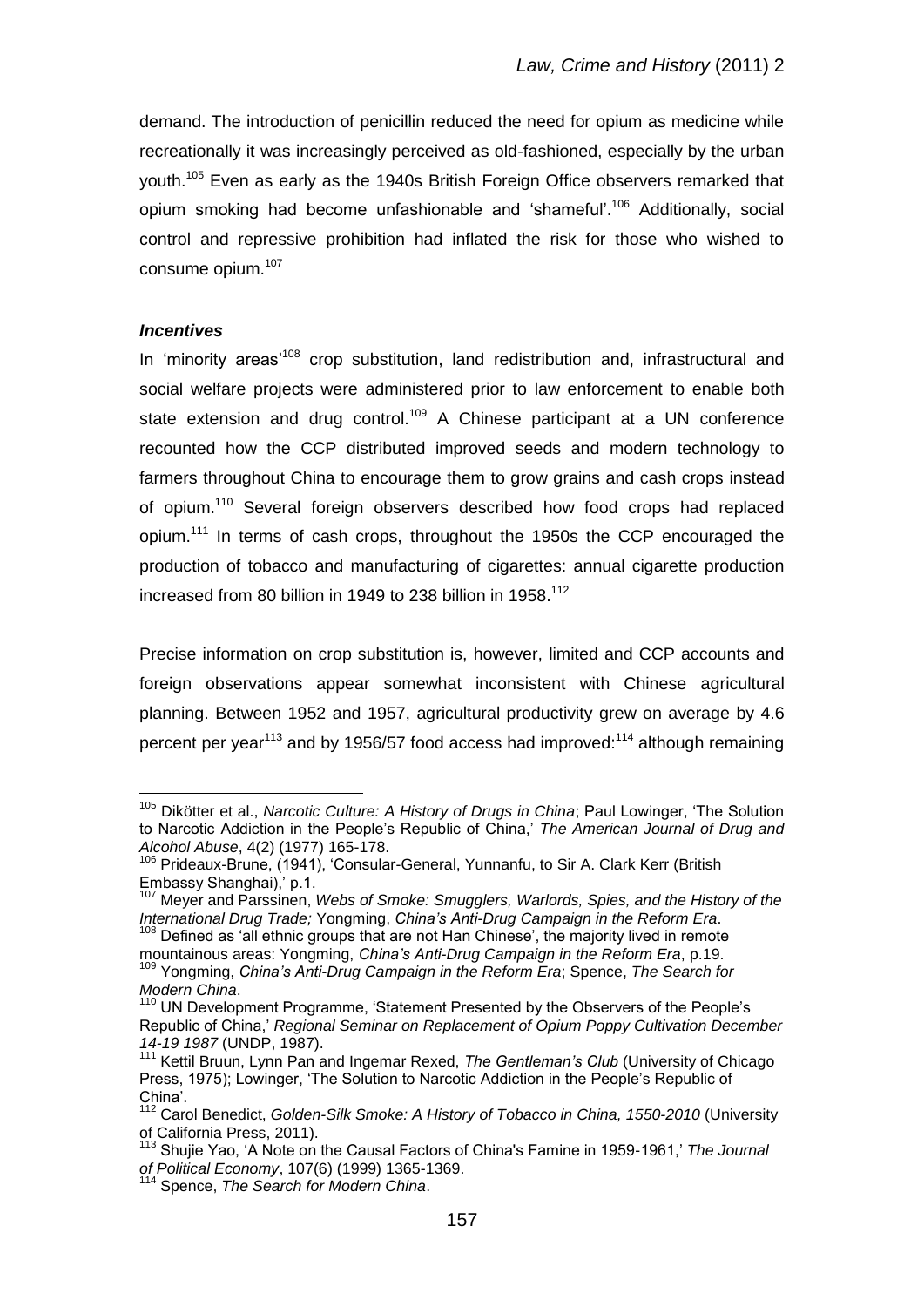below international definitions of subsistence.<sup>115</sup> Much of the success was attributable to private production, which was banned in 1958. Central control of agriculture, which was mismanaged by bureaucrats with little experience of agriculture,<sup>116</sup> resulted in a famine which killed an estimated 18.48 to 30 million rural people between 1959 and 1961.<sup>117</sup>

In 1958, the CCP implemented the 'Great Leap Forward' to modernise the state. As the development of heavy industry was an integral component of the plan, the majority of farmers were ordered away from agriculture to support iron production.<sup>118</sup> Those remaining on agricultural duties were ordered to offset the diversion of resources by increasing the planting density of crops, as this was erroneously believed to increase yields. Furthermore, there was insufficient labour to collect even negligible harvests. The policy failed to produce large-amounts of iron whilst decreasing food availability.<sup>119</sup>

Agricultural planning and management was ineffective during the period when the development of opium farming areas would have been administered. Thus, if developmental assistance was administered as an incentive for the cessation of opium production, the experience of the Great Leap Forward would suggest the inability of the CCP to provide effective alternative livelihoods, at least in some areas. The CCP did, however, provide opium farmers with alternative incentives.

A factor in CCP success during the three-year Civil War was that the Kuomintang had become increasingly unpopular with a rural population which had been "constantly subjected to forced labour and arbitrary taxation, constantly brutalised and plundered" by soldiers and bandits. Massive inflation and the imposition of unequal taxation on agricultural crops had pushed many rural people"s further into poverty, meaning that "poverty, abuse, and early death were the only prospects for

<sup>115</sup> Fairbank, *China: A New History*.

<sup>&</sup>lt;sup>116</sup> Spence, *The Search for Modern China.*; Yao, 'A Note on the Causal Factors of China's Famine in 1959-1961". Justin Lin, however, rejects this as a cause but concedes that it did add to the severity of the famine: Justin Lin, "Collectivization and China's Agricultural Crisis in 1959-1961," *The Journal of Political Economy*, 98(6) (1990) 1228-1252.

<sup>&</sup>lt;sup>117</sup> Yao, 'A Note on the Causal Factors of China's Famine in 1959-1961'; Justin Lin and Dennis Yang, "Food Availability, Entitlements and the Chinese Famine of 1959-61," *The Economic Journal*, 110(460) (2000) 136-158.

<sup>118</sup> Vaclav Smil, "China's Great Famine: 40 Years Later," *British Medical Journal*, 319 (1999) 1619-1621.

<sup>&</sup>lt;sup>119</sup> Fairbank, *China: A New History*; Smil, 'China's Great Famine: 40 Years Later'; Spence, *The Search for Modern China*; Yao, "A Note on the Causal Factors of China's Famine in 1959-1961".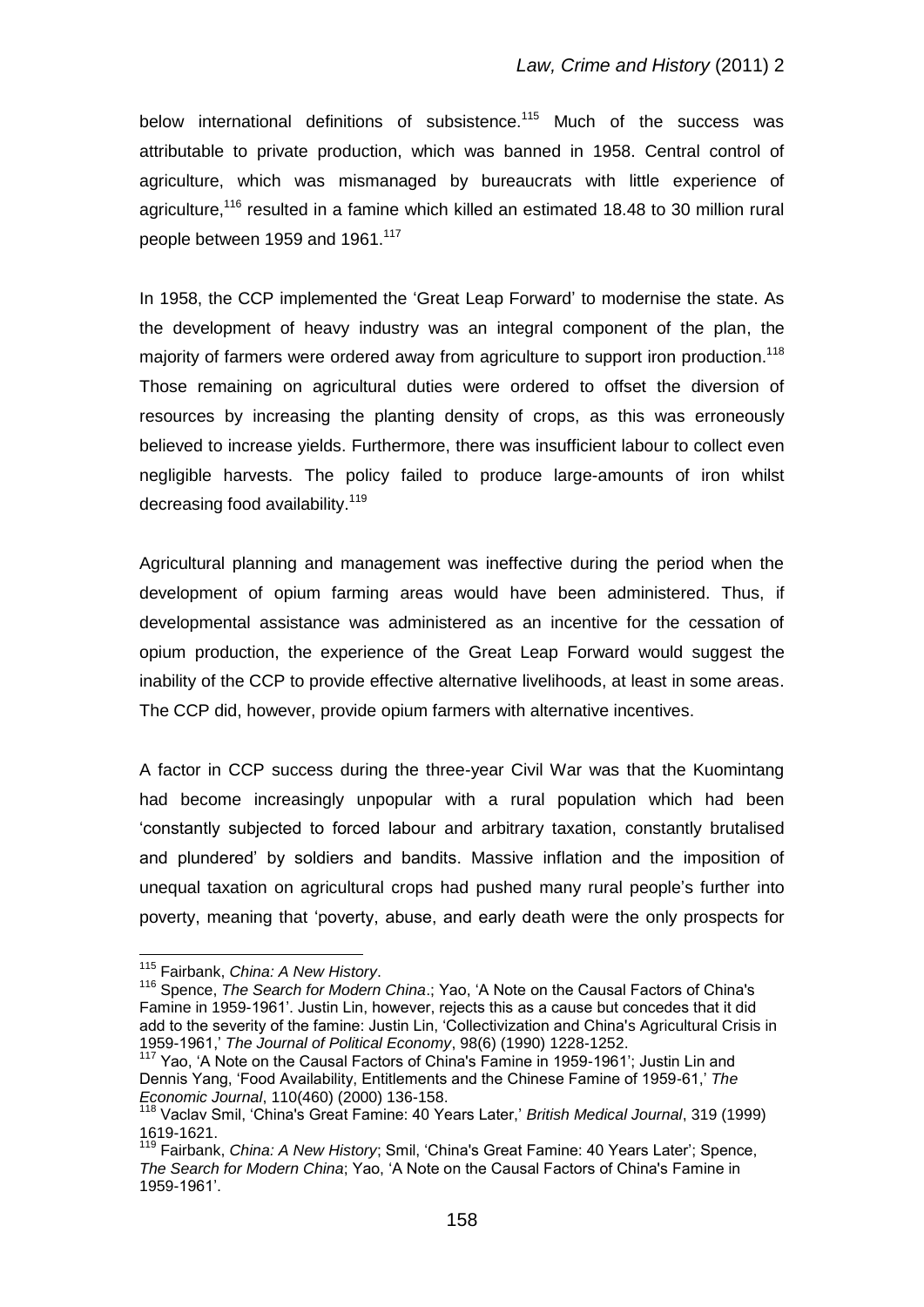nearly half a billion people". Additionally, there was an awareness of the pervasive corruption of the Kuomintang, whilst war had highlighted the inability of the Kuomintang"s administrative capabilities. Many were quite simply tired of decades of constant violent conflict, abuse and insecurity.<sup>120</sup>

The CCP, on the other hand, received significant rural support. The policies of land redistribution and landlord punishment were especially popular: in central-south China, an estimated 60 percent of the population benefitted from land reforms.<sup>121</sup> As John Fairbank notes:

Here was a conquering army of country boys who were strictly selfdisciplined, polite, and helpful, at the opposite pole from the looting and raping warlord and troops and even departing… [Kuomintang]. Here was a dedicated government that really cleaned things up – not only the drains and streets but also the beggars, prostitutes and petty criminals… Here was a new China one could be proud of, one that controlled inflation, abolished foreign privileges, stamped out opium smoking and corruption generally, and brought the citizenry into a multitude of sociable activities to repair public works, spread literacy, control disease,…//… Only later did they see that the Promised Land was based on systematic control and manipulation.<sup>122</sup>

Therefore, the initial redistribution of land, removal of warlord and landlord exploitation, freeing of slaves, ideological affiliation, improved security and general promises of improved livelihoods under socialism may have motivated many to acquiesce to the cessation of opium production. This said, by the early-1960s, agricultural mismanagement - at considerable cost to human life - might have diluted revolutionary zeal. By this point, however, China had developed a highly repressive, intrusive and hegemonic state machine.

#### *Disincentives*

 $\overline{a}$ 

In late-1951/early-1952, the Three and Five Antis Campaigns identified - through investigates into official corruption - a number of large-scale traffickers. Following a nationwide intelligence gathering campaign, from August 1952 there were four nationwide waves of arrests, followed by extensive propaganda campaigns. The arrests ceased in October 1952 to allow the judiciary to catch-up: 82,056 of 369,705 individuals initially targeted had been arrested (34,775 were imprisoned or executed;

<sup>120</sup> Bianco, O*rigins of the Chinese Revolution, 1915-1949*, pp.87/89; Fairbank, *China: A New History*.

<sup>121</sup> Spence, *The Search for Modern China*.

<sup>122</sup> Fairbank, *China: A New History*, p.348.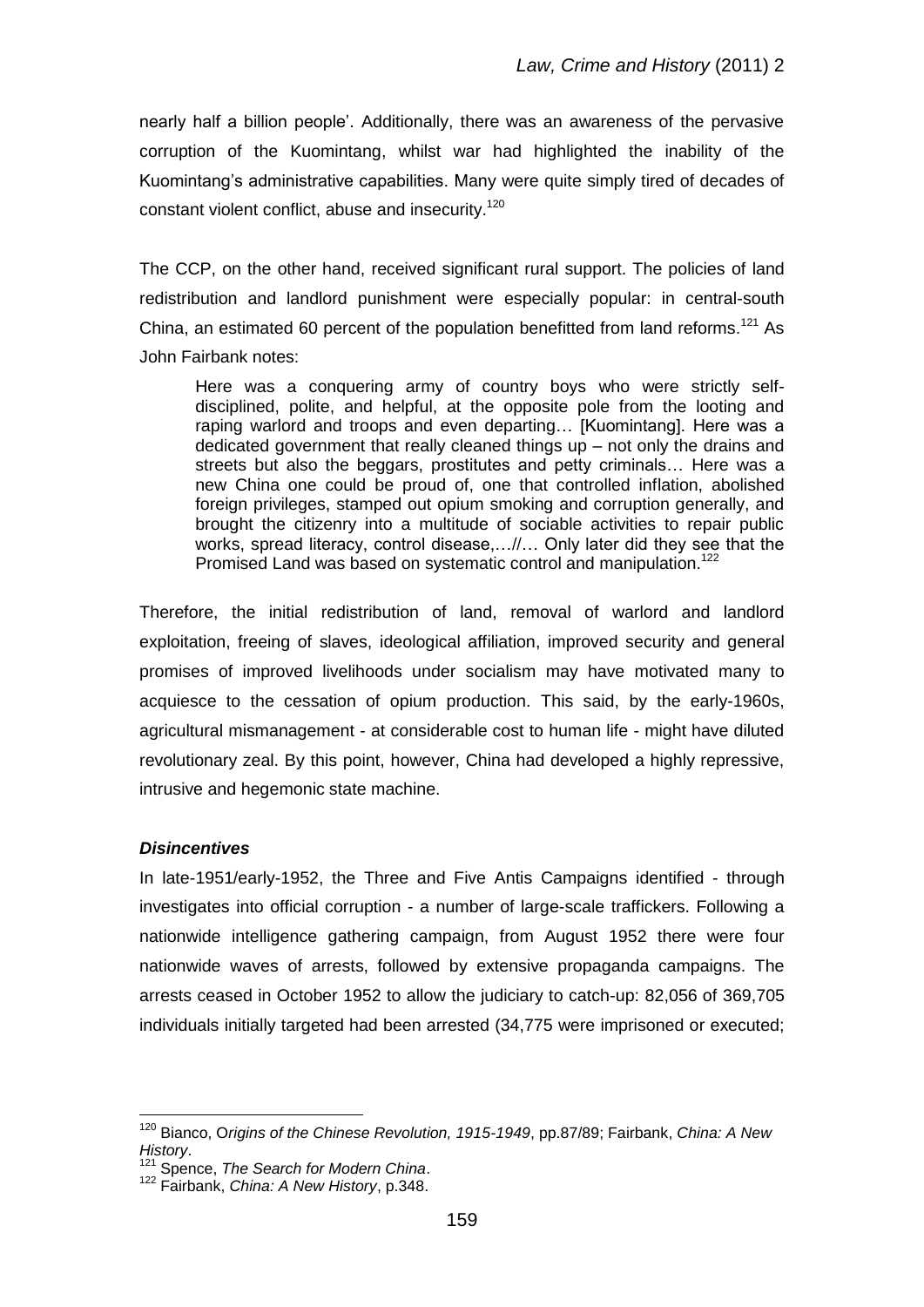2,138 were imprisoned in labour camps; 6,843 were placed under surveillance and 4,337 were 'uncategorised').<sup>123</sup> Opium poppies were forcefully eradicated.<sup>124</sup>

Offenders were tried and punished during mass rallies in which  $800^{125}$  to  $880$ individuals were publically executed. Before the campaign the CCP had specified what percentage of those prosecuted were to be executed: enough to remove highlevel traffickers, especially those deemed counter-revolutionaries, and inflate perceived risk to deter lower-level offenders from future transgression.<sup>126</sup> Annette Rubinstein witnessed:

… a policy of highly selective, strictly enforced, drastic punitive measures for major offenders on the one hand, and on the other hand amnesty and government support for victims and cooperative petty offender.<sup>127</sup>

Carol Jones reports that the mid-1950s/mid-1960s were perceived by many as a 'golden age' of safety and order.<sup>128</sup> During this period punishments included execution, forced labour and administrative sanctions, such as forced resettlement or limited access to social goods.<sup>129</sup> While capital punishment was imposed by courts, some forced labour and administrative sanctions could be imposed by civil associations and a police force which possessed "virtually unlimited power in investigation, detaining, prosecuting and convicting criminal suspects' and commonly punished extra-judicially.<sup>130</sup> Therefore, while the state may have executed 'just' 800 to 880 individuals, extra-judicial deaths or other physical punishments may have been higher. Punishments for production may have also been categorised as crimes against the communal production of food crops, counterrevolutionary crimes or linked to the more repressive aspects of minority "liberation".

<sup>&</sup>lt;sup>123</sup> Ting Chang, *China Always Says "No" to Narcotics* (Foreign Language Press, 2004); Yongming, *China's Anti-Drug Campaign in the Reform Era*.

<sup>124</sup> Meyer and Parssinen, *Webs of Smoke: Smugglers, Warlords, Spies, and the History of the International Drug Trade*; Spence, *The Search for Modern China*.

<sup>125</sup> Chang, *China Always Says "No" to Narcotics*; Meyer and Parssinen, *Webs of Smoke: Smugglers, Warlords, Spies, and the History of the International Drug Trade*.

<sup>126</sup> Meyer and Parssinen, *Webs of Smoke: Smugglers, Warlords, Spies, and the History of the International Drug Trade*; Lowinger, "The Solution to Narcotic Addiction in the People"s Republic of China".

<sup>127</sup> Annette Rubinstein, "How China Got Rid of Opium," *Monthly Review*, 25(5) (1973) 58-63, p.61.

<sup>&</sup>lt;sup>128</sup> Carol Jones, 'Crime and Criminal Justice in China, 1949-99,' in James Sheptycki and Ali Wardak (eds.) *Transnational and Comparative Criminology (*Routledge, 2006); also Hong Lu and Terence Miethe, *China's Death Penalty: History, Law, and Contemporary Practice*  (Routledg, 2007).

<sup>&</sup>lt;sup>129</sup> Yuan-li Wu, 'Building a Network of Controls: A Chronology Outline,' in Yuan-li Wu and Franz Michael (eds.) *Human Rights in the People's Republic of China* (Westview Press, 1988).

<sup>130</sup> Lu and Miethe, *China's Death Penalty: History, Law, and Contemporary Practice*, p.47.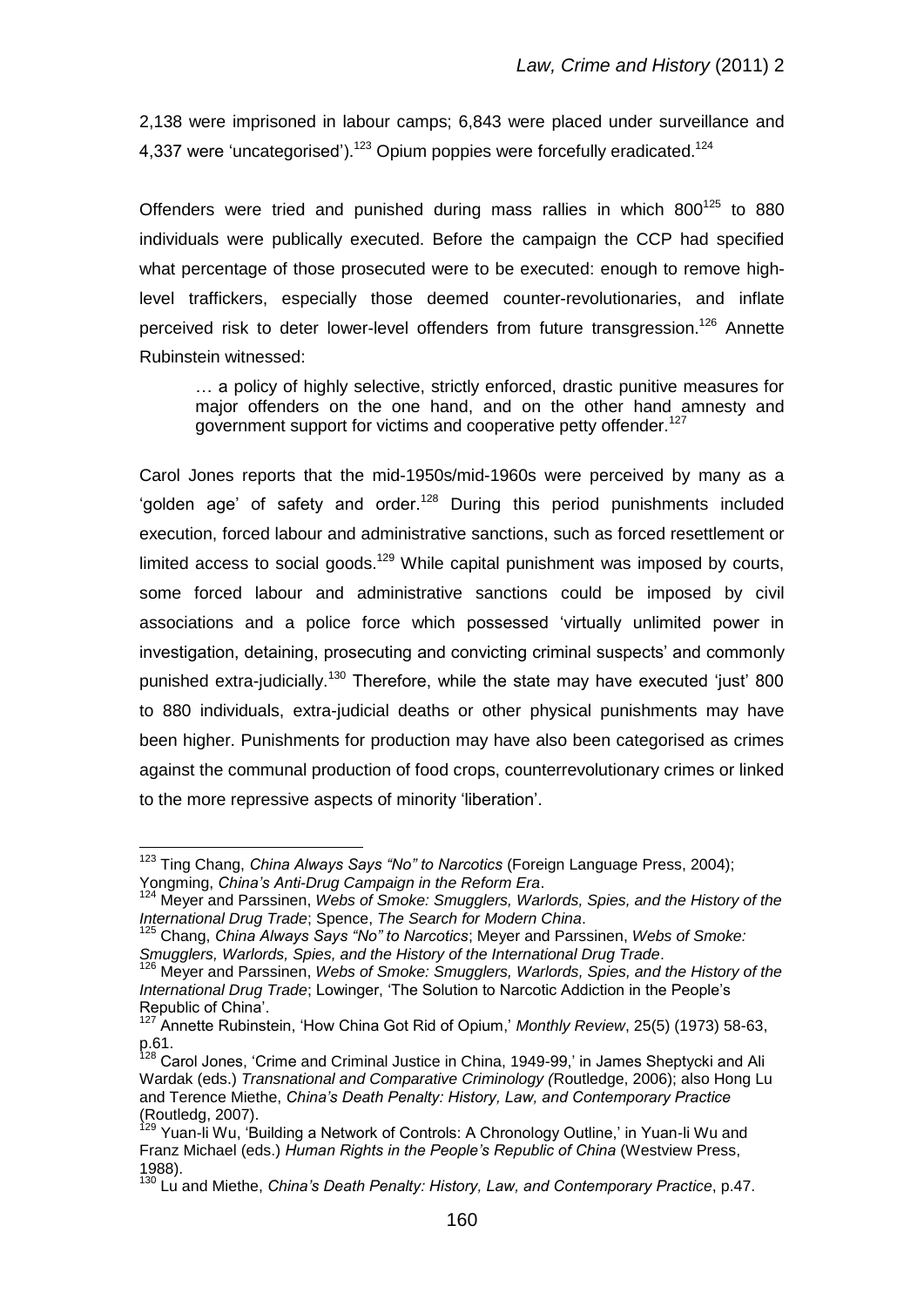The severity of law enforcement dovetailed the level of authority possessed by the CCP in specific area. In areas under CCP authority, bans on production were enforced quickly and centred upon public humiliation and executions, near constant surveillance and 'administrative punishments'. Whereas in minority areas the state sequenced opium bans after administering policies of state extension and agricultural reform. This is illustrated with an example of the Liangshan Yi Autonomous Prefecture (Sichuan Province) where 50 to 80 percent of households produced opium. In the Han Chinese areas, suppression was conducted in synergy with the national campaign: opium was forcefully eradicated, 26 individuals were executed and over 300 were imprisoned. In ethnic Yi areas, the CCP initially projected propaganda and appealed to local leaders to cease selling to the Han Chinese population. Then, in mid-1954, the CCP began interdicting opium in Han areas and extending substitute crops in Yi areas. By 1955, Yi farmers voluntarily uprooted 1,072 hectares in exchange for substitute crops. An attempt by the CCP at forced eradication was, however, violently resisted. Then in 1956, the CCP administered 'democratic reforms' in Yi areas. As these included land distribution and the freeing of slaves they were popular with the Yi peasantry, who joined the CCP military in suppressing opposition to reform. By late-1957 all ethnic Yi areas were under CCP authority and prohibition was immediately enforced. As farmers did not want to jeopardise their newly acquired land or freedom and the primary facilitators of opium production (the landlords) had been removed, production decreased as acquiescence to prohibition increased. Then, in 1958/59, all opium was forcefully eradicated and 3,000 were arrested as drug offenders or counter-revolutionaries.<sup>131</sup>

#### *Social control*

 $\overline{a}$ 

Communism made people dependent on the state. In urban areas, necessities were rationed and housing, health care and education distributed through places of work. In rural areas land redistribution and collectivisation tied farmers to communal land.<sup>132</sup> There was minimal freedom of travel or choice of employment.<sup>133</sup> In short, China was a 'police state' with 'unquestioned control over the populace in villages'.<sup>134</sup>

<sup>131</sup> Yongming, *Anti-Drug Crusades in Twentieth-Century China: Nationalism, History, and State Building.*

<sup>132</sup> Fairbank, *China: A New History*; Lu and Miethe, *China's Death Penalty: History, Law, and Contemporary Practice*.

<sup>&</sup>lt;sup>133</sup> Wu, 'Building a Network of Controls: A Chronology Outline'.

<sup>134</sup> Fairbank, *China: A New History*, pp.353/368.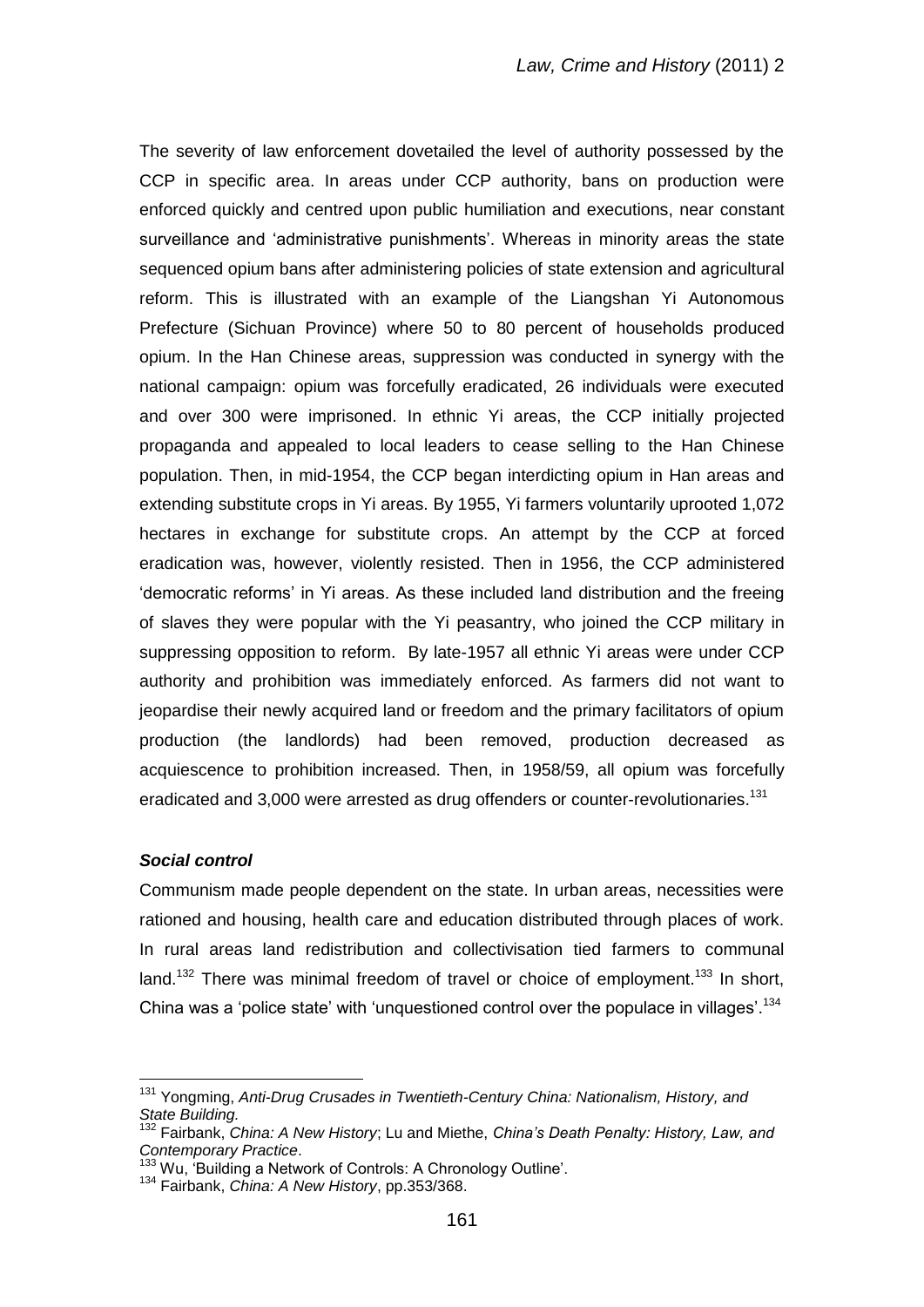Civil institutions – such as resident"s or women"s groups - were established in cities and rural villages and, alongside official coercive state institutions, "contributed to the formation of a social control network that could encompass every aspect of an individual"s life" and was strong enough to "break connections even between family members'.<sup>135</sup> Furthermore, fear of being a target for CCP criticism produced high levels of compliance whilst providing the state "a gaze far more "panoptical" than anything designed by Bentham'.<sup>136</sup>

### **7 Cross-case comparison**

This section shall summarise the three case study findings to elucidate some similarities and differences. The primary findings are illustrated in Table 1. China (1917-35) and Afghanistan (2000-11) are two of history"s largest opium producing nations. In both cases, the central government possessed limited authority over the majority of the national territory, much of which was controlled by local powerholders; many of whom were competing with other power-holders and the state for authority. Furthermore, many of the political elite failed to perceive the suppression of production as in their best interest for reasons of national interest and/or personal greed. Both cases were characterised by widespread domestic consumption. Where China and Afghanistan differ is that in China there was no real national attempt at suppressing production (until 1935); while in Afghanistan suppression interventions are officially a national priority.

The introduction of the People"s Republic of China into the analytical mix provides a case of a government capable of opium suppression, compared against two cases of incapable national governments. The People"s Republic of China is almost the reverse of the Afghan and earlier Chinese experiences. The centre possessed almost complete authority over its national territory, whilst violent conflict was minimal. The majority of the political elite perceived suppression as in their best interest from ideological and practical perspectives. There is little evidence of the state or its employees facilitating the trade, partly because of controls over corruption and the perceived benefits of suppression. The perception of opium as an old fashioned drug coupled with the efficient (yet unsavoury) suppression of opium consumption reduced the domestic demand for opium. In turn, reducing the farmgate

<sup>135</sup> Spence, *The Search for Modern China*; Wu, "Building a Network of Controls: A Chronology Outline"; Yongming, *Anti-Drug Crusades in Twentieth-Century China: Nationalism, History, and State Building*, p.110.

<sup>136</sup> Jones, 'Crime and Criminal Justice in China, 1949-99,' pp.182/183.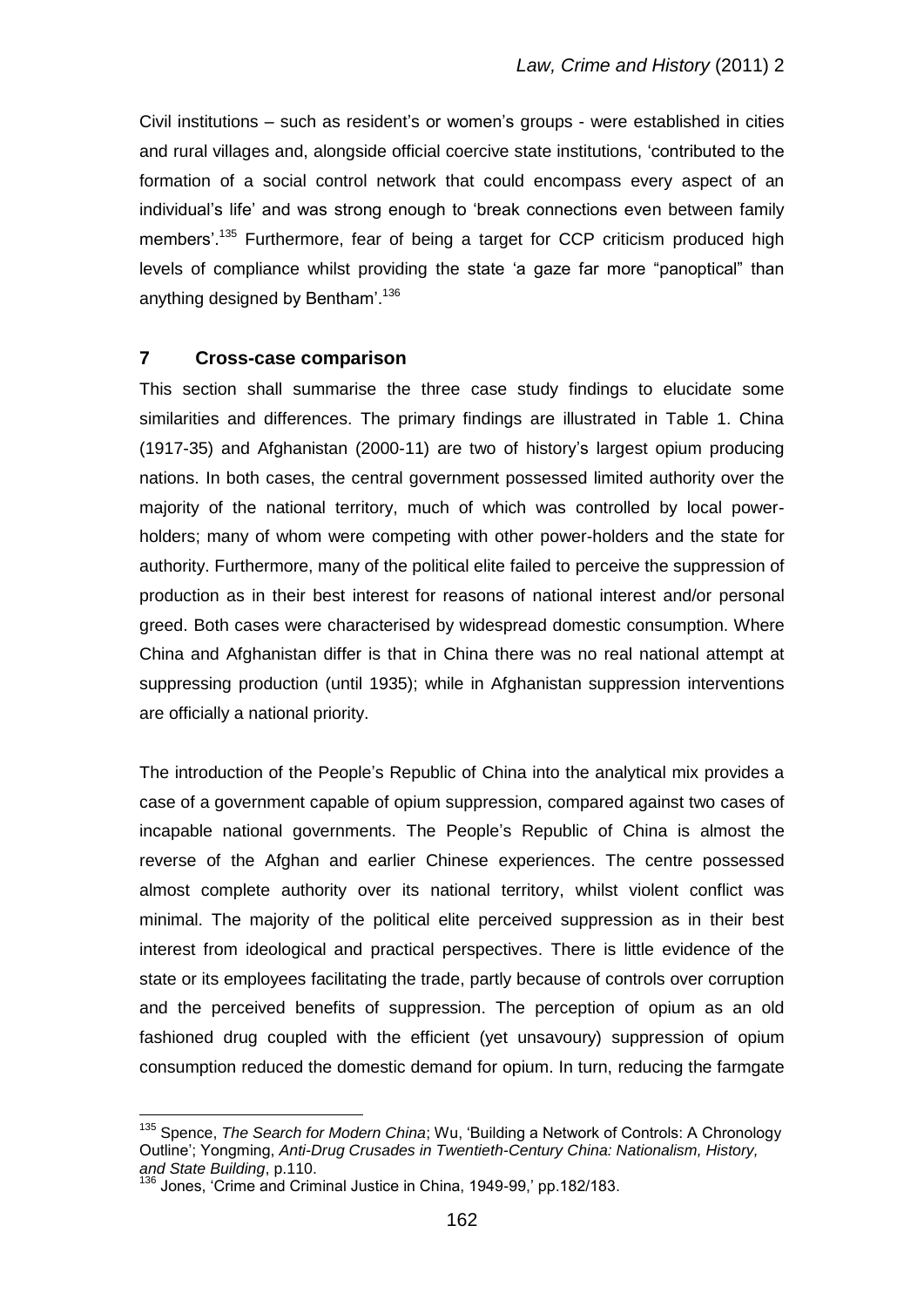price and lessening opposition to suppression. Furthermore, the CCP provided farmers with incentives to acquiesce to suppression; based upon loyalty to the Revolution, these included: land reform, the freeing of slaves and ideological affiliation. Revolutionary zeal also afforded the state the opportunity to create a highly intrusive surveillance network.

Unlike in Afghanistan, the CCP provided farmers with initial incentives to acquiesce to suppression. Only then - once the state had consolidated its authority and farmers perceived some benefit in suppression - were the highly effective (and repressive) law enforcement campaigns (supported by intrusive surveillance) administered.

| China (1917-1935)                                            | Afghanistan (2000-<br>2011)                                         | Peoples Republic of China                                              |
|--------------------------------------------------------------|---------------------------------------------------------------------|------------------------------------------------------------------------|
| Centre possesses limited                                     | Centre possesses limited                                            | Centre possesses almost                                                |
| authority                                                    | authority                                                           | complete authority                                                     |
| Local power-holders                                          | Local power-holders                                                 | Local power-holders                                                    |
| uncontrolled by centre                                       | uncontrolled by centre                                              | controlled by centre                                                   |
| Large-scale internal<br>conflicts (multiple<br>belligerents) | Large-scale internal<br>conflicts (multiple<br>belligerents)        | Minimal internal conflict                                              |
| Control of opium is not                                      | Control of opium is not                                             | Control of opium is                                                    |
| perceived as in political                                    | perceived as in political                                           | perceived as in political                                              |
| elites best interest                                         | elites best interest                                                | elites best interest                                                   |
| State officials facilitate                                   | State officials facilitate                                          | Minimal facilitation by                                                |
| trade                                                        | trade                                                               | state officials                                                        |
| Significant domestic opium                                   | Significant domestic opium                                          | Minimal domestic opium                                                 |
| consumption                                                  | consumption                                                         | consumption                                                            |
| Minimal surveillance                                         | Insufficient surveillance                                           | <b>Extensive and intrusive</b><br>surveillance                         |
| No intervention                                              | Intervention provides<br>minimal incentive to<br>ceasing production | Intervention provides<br>extensive incentives to<br>ceasing production |
| No intervention                                              | Ineffective intervention                                            | <b>Effective intervention</b>                                          |

### **Table Similarities and differences**

# **Conclusions and Insights for Contemporary Afghanistan**